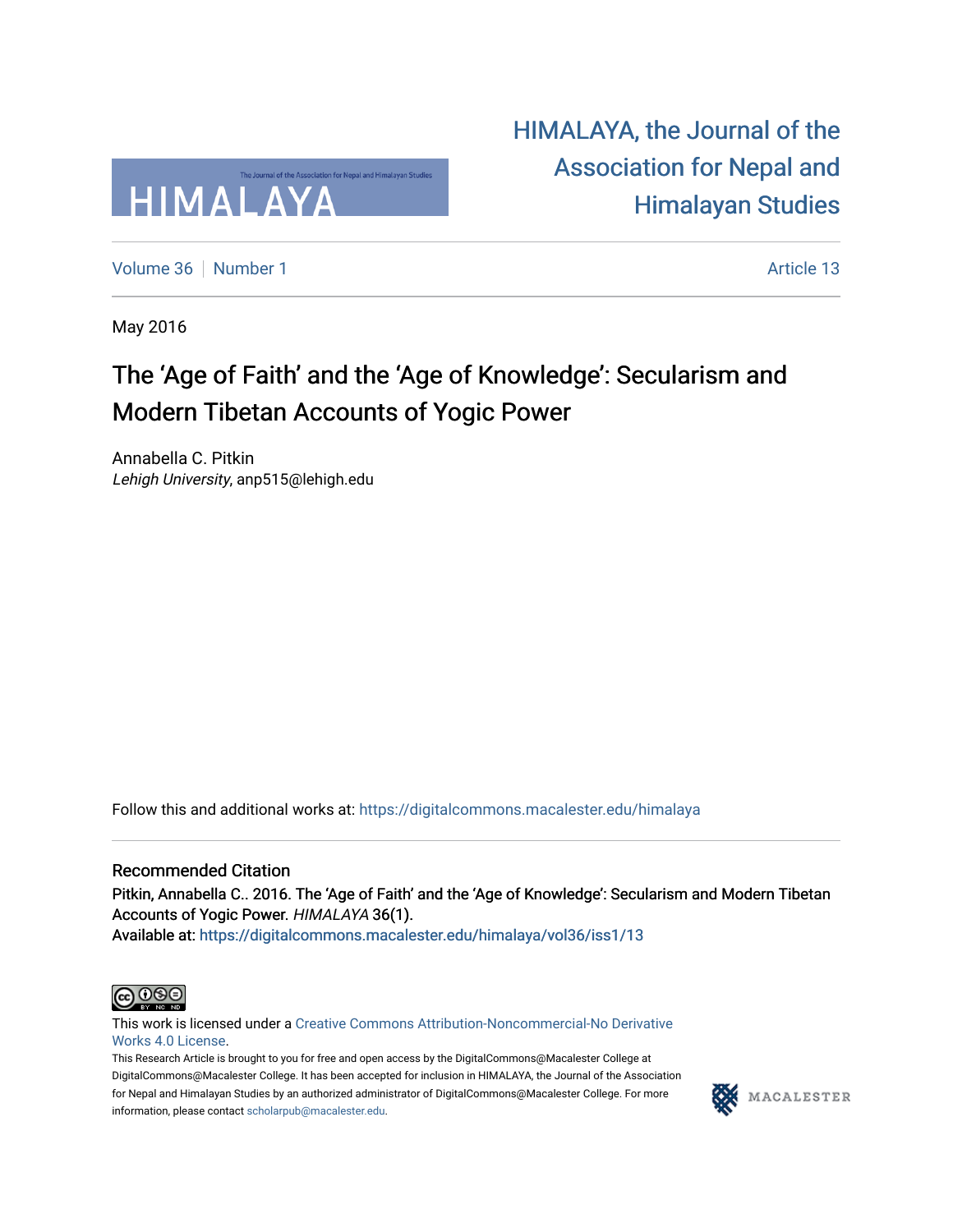### The 'Age of Faith' and the 'Age of Knowledge': Secularism and Modern Tibetan Accounts of Yogic Power

#### Acknowledgements

This research received generous support from a Social Science Research Council Postdoctoral Fellowship for Transregional Research: Inter-Asian Contexts and Connections. Kalsang Wangdu provided vital research assistance and fruitful discussion of the topic. I gratefully thank the Drikung Kagyu scholars who shared their expertise with me, particularly H.H. Kyabgon Chetsang Rinpoche and the Director and staff of the Drikung Kagyu Institute in Dehradun, India. I especially thank those Drikung scholars with whose philosophical perspectives and interpretations I engage here: Dordzin Rinpoche, Khenchen Nyima Gyaltsen, and Karma Rinchen. Their erudition, generosity, and creativity shapes the inquiry of this paper. Needless to say, all errors here are my own.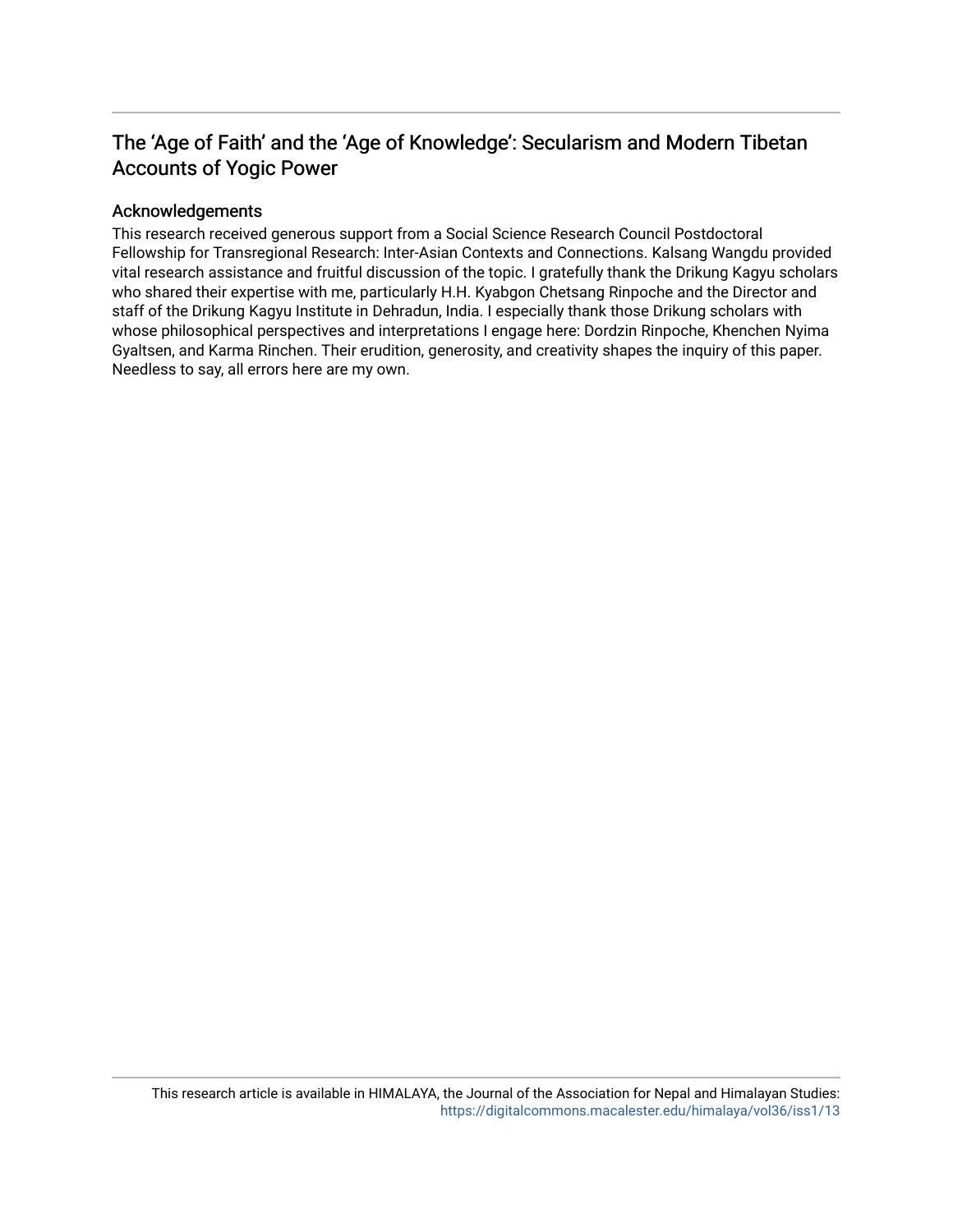# The 'Age of Faith' and the 'Age of Knowledge': Secularism and Modern Tibetan Accounts of Yogic Power

## Annabella Pitkin

This paper approaches the dynamics of secularization and post-secularism among Tibetan Buddhists through the lens of 'miracle' narratives, both oral and textual. I argue that such narratives function as a lightening rod for complexities surrounding secularism and its religious doubles. Tibetan Buddhist genres of historical and biographical writing brim with accounts of extraordinary yogic abilities (Skt. *siddhi*, Tib. *dngos grub* and Skt. *ṛddhi*, Tib. *rdzu 'phrul*), ranging from clairvoyance to flight.

Combining interviews with Tibetan Buddhist scholars and practitioners, oral commentaries, and textual analysis, I engage with analyses of yogic power articulated by three contemporary, primarily diaspora-based Tibetan Buddhist scholar-practitioners. I argue that their analyses of yogic power offer approaches

to negotiating secularism, modernity, and religious commitment using Tibetan Buddhist philosophical tools, in ways that resonate with contemporary debates about processes of secularism in Asia and elsewhere.

**Keywords:** Tibetan Buddhism, biography, yogic power, secularism, memory, modernity.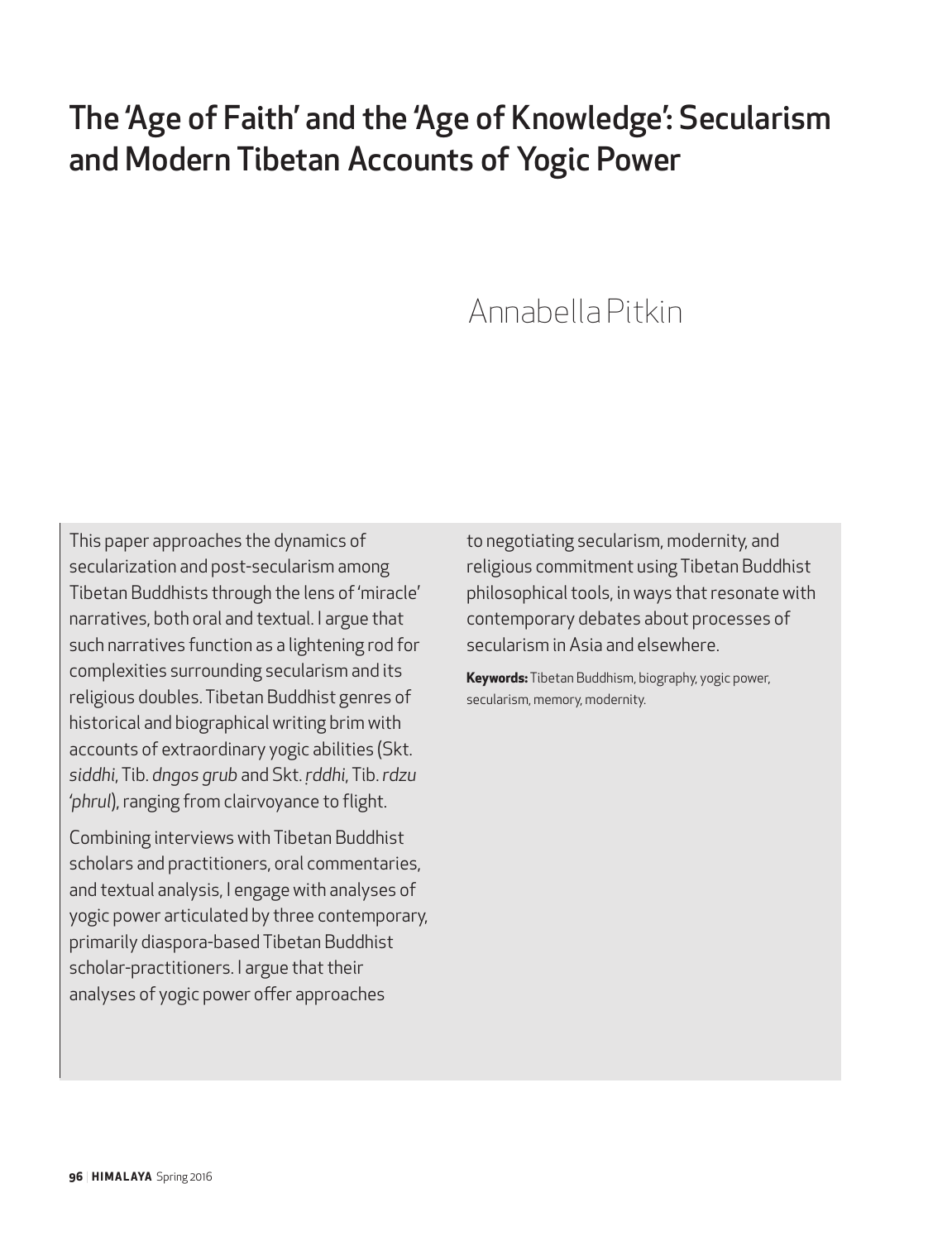#### Introduction: Modernity, Secularism, and Yogic Power

Tibetan Buddhist accounts of extraordinary displays of yogic power, sometimes described as 'miracles' in English,<sup>1</sup> highlight complexities surrounding secularism and its religious doubles. Reading other people's minds, walking on water, knowing the future — accounts of such activities are familiar to millions of Tibetan and Himalayan Buddhists from the life stories of great Buddhist practitioners. Yet narratives of extraordinary activities pose a potential challenge for audiences today. How do practices of telling or writing, listening to or reading, and reflecting on such stories fit with the categories of secularism, rationalism and modernity that are so influential in today's globalizing practices of knowledge production? Such questions resonate far beyond the Tibetan world.

A number of contemporary Tibetan Buddhist scholar-practitioners, both in diaspora settings and in geographic Tibet, engage with these questions in ways that I argue contribute to ongoing debates among international scholars of religion and theorists of modernity. I focus here on the perspectives of three exile-based scholars from one particular lineage community, the Drikung Kagyu, a branch of one of the four main traditions of Tibetan Buddhism active today.2 Their interpretations are part of much larger contemporary conversations about cultural change and the role of religion happening across the Tibetan Buddhist world. While I focus here on the perspective of Drikung thinkers based outside geographic Tibet, many of the intellectual currents these thinkers explore are transregional. In particular, Tibet-based intellectuals actively engage parallel questions of memory, faith, and knowledge in significant and influential ways, often in dialogue wit diaspora thinkers, although I cannot fully address those dynamics here.<sup>3</sup>

I had the opportunity to explore questions about secularism, modernity, and yogic power with three Drikung Kagyu scholars in a series of conversations in 2013 and 2014 in Dehradun, India, and New York City. I spoke with the senior yogic retreat master Dordzin Drubpon Dondrup Palden Rinpoche (Rdor 'dzin sgrub dpon don grub dpal ldan rin po che; colloquially abbreviated as Dordzin Rinpoche), who lives in semi-permanent mountain retreat in the southern Himalaya and is a leading instructor for Drikung retreat practitioners, especially at the important Lapchi retreat center in eastern Nepal; Khenchen Nyima Gyaltsen (Mkhan chen nyi ma rgyal mtshan, b. 1976), who is a *khenchen* (a leading *khenpo*, i.e., abbot/professor) of the Kagyu Monastic College in Dehradun, India; and Karma Rinchen (Karma rin chen, b. 1980), a lay scholar-practitioner educated in classic Drikung monastic and yogic curricula, who currently lives in New York City.

My conversations with them focused on displays of yogic power attributed to one early modern Drikung Kagyu master, a retreat hermit named Drikung Drubwang Amgön Konchog Lodrö Rinpoche ('Bri gung grub dbang a mgon dkon chog blo gros rin po che). This practitioner, hereafter referred to as Amgön Rinpoche, lived from the late 19th to mid 20th century. Taking oral and written stories of Amgön Rinpoche's life as our starting point, Dordzin Rinpoche, Khenchen Nyima Gyaltsen and Karma Rinchen spoke with me about how to interpret accounts of yogic displays in stories of Amgön's and other masters' lives.

Dordzin Rinpoche, Khenchen Nyima Gyaltsen, and Karma Rinchen each brought a slightly different perspective to bear on questions of secularism and yogic power, reflec ing both generational differences and distinctions in the focus of their own intellectual and religious interests. Khenchen Nyima Gyaltsen was educated in Drikung monastic settings, primarily in India. Today he is a leading Drikung teacher of international as well as Tibetan and Himalayan students, and his own scholarly and pedagogical projects touch on questions of modernity and secularism in a variety of ways. His extensive social media contacts and his many international students and frequent international travel in Asia and North America give him a broad perspective on the complex philosophical and cultural environments in which contemporary Buddhists now live. His incisive presentation of the relationship between modernity, secularization, accounts of yogic power, and Buddhist devotional priorities is at the core of my analysis in this article. He is a philosophical interlocutor with whom I have found it extremely fruitful to think.

Karma Rinchen was Khenchen Nyima Gyaltsen's classmate and, later, student, and was Dordzin Rinpoche's personal student for four years. He also has a multifaceted perspective, though his is slightly different than Khenchen Nyima Gyaltsen's. Karma Rinchen grew up in a nomadic area in Gawa (sGa ba) in eastern Tibet, in the Kyura Terton Tshang (sKyu ra'i gter ston tshang) family. He was educated in monastic settings in geographic Tibet as well as in India, and now lives a New York City lifestyle he characterizes as "urban." He uses social media to engage with friends in Tibetan communities in many parts of the Tibetan world, but is less involved with non-Tibetan social networks than Khenchen Nyima Gyaltsen. Karma Rinchen does not currently hold a public role as a Buddhist teacher, but he has been asked to teach on several occasions, and Tibetan acquaintances turn to him for explanations of Buddhist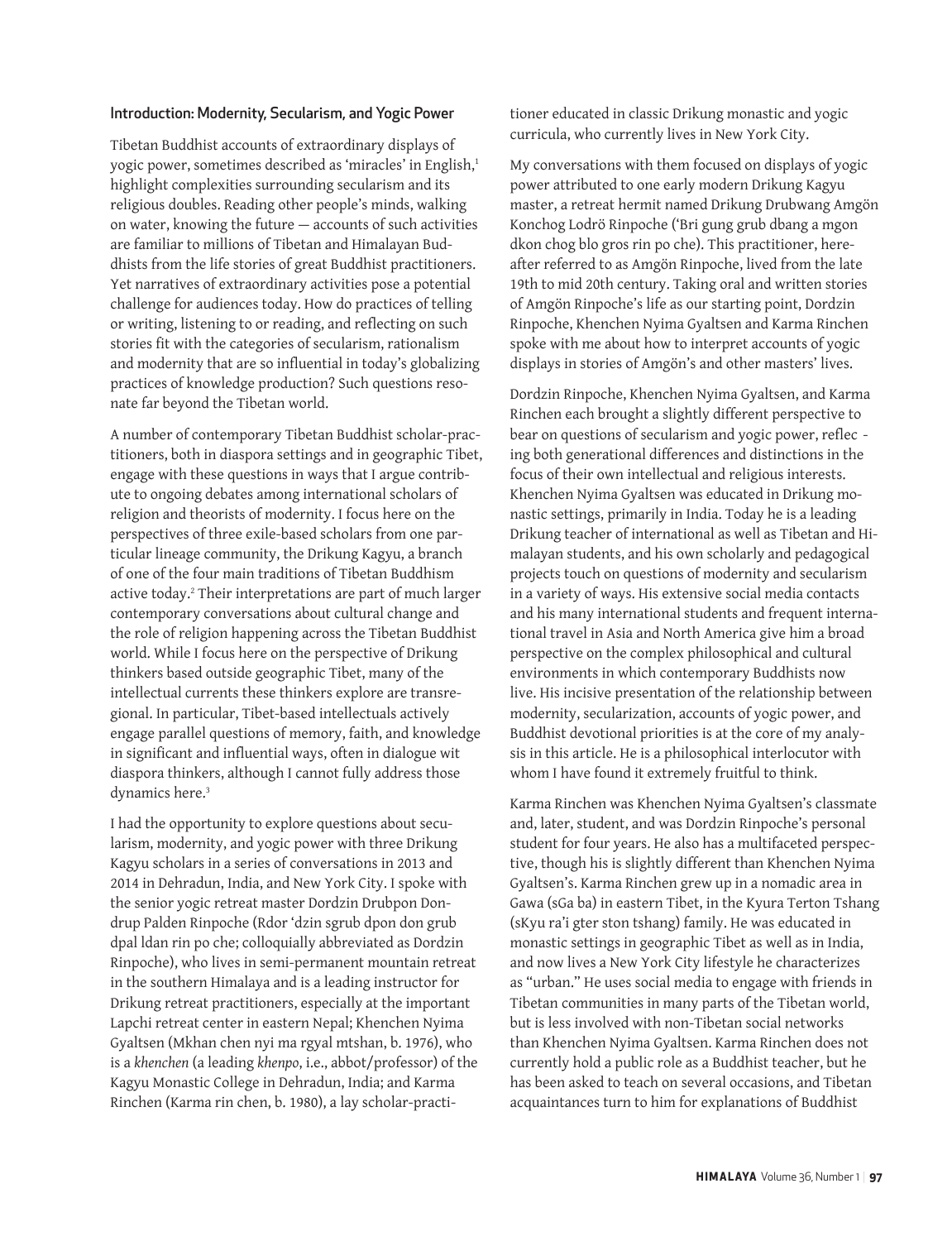ideas and practices. As a layperson with a wide acquaintance among Tibetan lay as well as monastic communities, he describes his own perspective as bridging these views.

Dordzin Rinpoche speaks from the vantage point of someone a generation older than Khenchen Nyima Gyaltsen and Karma Rinchen. In a sense his is the most 'traditional' perspective I discuss here, though he, like the other two scholars, is keenly attentive to contemporary dynamics of change in the Tibetan Buddhist world. He is a deeply venerated senior retreat master, perhaps best known within the Drikung community. He does not often travel outside of the southern Himalayan region, or indeed leave his retreat, although he has had several international students seek him out at his hermitage. He is not active on social media. Many of the stories about Amgön Rinpoche's yogic displays that he shared with me in 2013 involved people he knew personally. Questions of memory and loss of memory emerge as particularly important themes in his reflections.

Throughout our discussions of yogic power, Khenchen Nyima Gyaltsen, Dordzin Rinpoche and Karma Rinchen all articulated their interpretations of yogic displays using classic Buddhist terminology. Yet they elaborated their interpretations in ways that I argue work to significantly reframe dominant international accounts of secularism around the needs and concerns of present day Tibetan Buddhists. I argue in what follows that in their discussions of yogic power, Khenchen Nyima Gyaltsen, Karma Rinchen, and Dordzin Rinpoche each challenge claims about the non-rationality of Tibetan Buddhist practices and interpretations. Their interventions disrupt a range of reductive views of Tibetan Buddhist intellectual life, which has been variously caricatured both as deeply anti-modern, mired in magic and superstition, and conversely as an idealized 'rational religion,' whose insights seamlessly mirror those of the natural sciences. Khenchen Nyima Gyaltsen and Karma Rinchen in particular powerfully assert the central role of reason in their understanding of Buddhism. At the same time, their analyses also complicate the privileging of secularism and secularist accounts of rationality as uniquely authoritative aspects of modernity. Highlighting considerations of time period and history, they situate questions about yogic power and secularism within the wrenching upheavals in the Tibetan Buddhist world since the 1950s, in which religious connections and cultural identities have become destabilized both in Tibet and in exile, and narratives of past masters' lives emerge as resources for continuity and renewal.

#### Amgön Rinpoche's Yogic Displays

Amgön Rinpoche became famous for his exceptional meditative achievements and for his remarkable activities, including clairvoyance, extraordinarily rapid travel, and his expansion of food, drink, water, snuff, and medicine so as to render them inexhaustible. Stories about his yogic displays are often funny, focusing on intimate and local details. One of the most well-known stories about him in both oral and textual sources describes how he brought fresh *momo* (Tibetan meat dumplings) from the city of Lhasa to Drikung Monastery in the space of a few hours, dazzling a group of incredulous young monks with a meal that was still hot, having traveled the hundred and twenty or so kilometers each way through his yogic power. Amgön Rinpoche remains a significant figure within Drikung lineag memory still today among exile Tibetans, as well as within geographic Tibet. Although exact dates for his life are difficult to determine, he lived from the late nineteenth to the early twentieth centuries. A great master from the previous generation, Amgön Rinpoche's activities are described in two published biographies,<sup>4</sup> and transmitted in many oral narratives. These textual and oral narratives circulate among present day Drikung Kagyu Buddhists living in Tibetan areas of the People's Republic of China, in Dehradun and the Indian Himalayan region, and in diasporic communities outside Asia.

I focus here on the interviews I recorded in 2013-2014 with Dordzin Rinpoche, Khenchen Nyima Gyaltsen, and Karma Rinchen, including their oral accounts and commentaries on Amgön Rinpoche's activities. I have also consulted textual religious biographies (*rnam thar*) of Amgön Rinpoche, in particular the 2004 biography by the Tibet-based Drikung scholar Khenpo Konchog Gyatso (Mkhan po Dkon mchog rgya mtsho, b. 1969), published in Lhasa, which is currently the most well-known.<sup>5</sup> When I use the terms 'narrative' or 'life story' in what follows, I am thus referring to the multiple strands of oral and textual material that taken together form the basis for community memory of an individual. My emphasis here, however, is on the interpretations of yogic displays offered by the scholars with whom I spoke, rather than on analysis of the textual and oral narratives themselves. I examine these narratives in detail in a forthcoming study.

The Drikung tradition, and Tibetan Buddhist traditions more generally, offer many examples of yogic virtuosity, some closely paralleling Amgön Rinpoche's. Amgön's activities, however, offer a revealing focus for several reasons. Accounts of his life, including the most recently published biography (Dkon mchog rgya mtsho 2004a), emphasize his displays of yogic power, far more so than do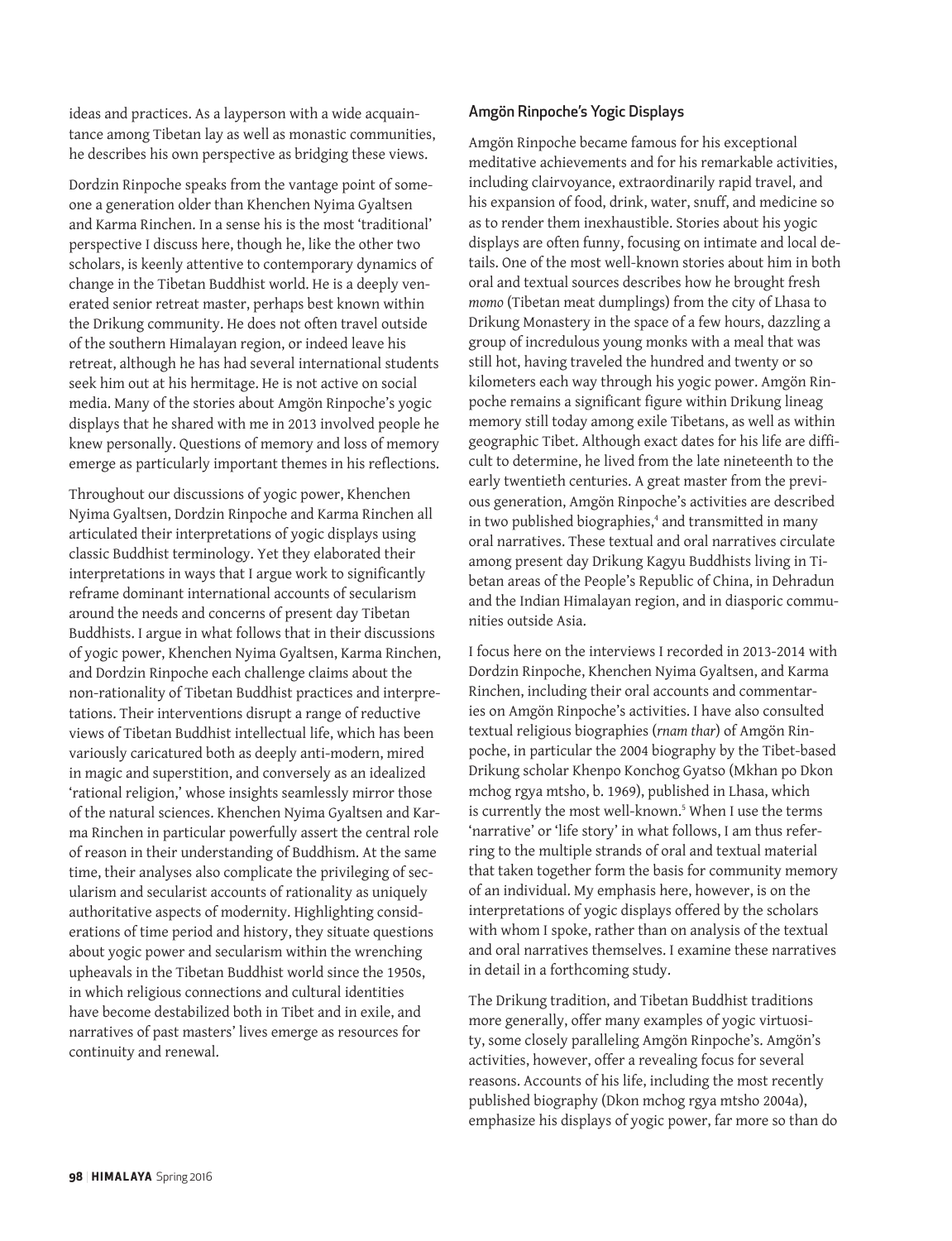accounts of some other recent figures. (In general, while Tibetan Buddhist biographic genres often depict displays of yogic power, they do not always do so. The presence or absence of such depictions vary partly for reasons I discuss here, as well as for reasons connected to the Tibetan genre distinctions of 'outer,' 'inner'and 'secret' biographies.)<sup>6</sup> Chronologically speaking, Amgön Rinpoche lived during the first half of the twentieth century, prior to the social dislocations and trauma of the 1950s in Tibet, but on the eve of their occurrence. Many of Amgön Rinpoche's own students and their students are still alive, and stories about him now circulate between geographic Tibet and exile Tibetan communities. Thus although Amgön himself is one generation removed, and lived most of his life in one place, at Drikung Til Monastery, he is a figure who in many ways bridges present and past, and connects Drikung communities across the spatial and temporal distances produced by the profound changes of the twentieth century. In part because of this, present-day textual and oral accounts of his activities are closely and explicitly linked. Stories about his activities offer a fruitful context for discussing displays of yogic power, together with questions of tradition, change, and continuity.

According to the published biographies of his life, Amgön Rinpoche was born in the latter half of the nineteenth century in a humble rural community. As a young man he practiced the full repertoire of Drikung Kagyu Buddhist meditative and yogic practices, especially *Mahāmudrā*. He was a non-celibate yogic practitioner (*sngags pa*) rather than a monk, and lived most of his life as a deeply renunciant retreat hermit (*mtshams pa*) in a cave above Drikung Til Monastery in central Tibet. Textual biographies and oral accounts say he pursued a lifestyle of profound disengagement from ordinary worldly concerns.

Both the written biography and oral accounts emphasize his persona of radical unconventionality. This persona is itself a highly legible form of Tibetan religious virtuoso behavior.7 The archetypes of the 'crazy lama' (*bla ma smnyon ba*) and the renunciant-hermit (*bya bral ba*) are longstanding ideals of Buddhist practice, familiar to Tibetans from exemplary figures such as the foundational Kagyu saint, Milarepa (1052-1135).<sup>8</sup> Consider Amgön's disregard for clothing, money, food, and his own appearance; his tendency to speak bluntly to everyone, even the powerful nobility; the fact that he was sometimes perceived as crazy by others. In these and other ways, Amgön Rinpoche's life and activities, including his display of yogic powers, are described as embodying the renunciant ideals, unconventional style, and charismatic power of great yogic practitioners of the past.

Amgön was not well-established as a religious figure initially. His 2004 biography describes him as sometimes mocked by relatives, monks, and village people for his odd ways. But by middle age he had begun to develop a reputation as a great practitioner. In his later years he became rather famous. According to Khenchen Konchog Gyatso's biography of him (Dkon mchog rgya mtsho 2004a) and oral narratives, eventually Amgön was sought out by devotees from as far away as eastern Tibet (hundreds of kilometers away from Drikung Til), and was often consulted by politically and socially influential people from Lhasa, like the powerful Ragashar aristocratic family.

Most famously, following the death of the Thirteenth Dalai Lama in 1933, Reting Rinpoche Thubten Jampel Yeshe Gyaltsen (Rwa sgreng rin po che Thub bstan 'jam dpal ye shes rgyal mtshan, 1911-1947) consulted Amgön Rinpoche. One of the most politically polarizing figures of the early twentieth century in Tibet, Reting Rinpoche was a leading Buddhist religious hierarch, who assumed the Regency of Tibet after the death of the Thirteenth Dalai Lama and was placed in charge of locating the child who was the Fourteenth Dalai Lama. Although Reting was ultimately ousted from power, disgraced, and died under suspicious circumstances, during the period of his ascendency from 1935- 1941 he was truly the 'king' of Tibet, as Amgön Rinpoche is said to have ironically called him. Reting is described in textual sources (including Dkon mchog rgya mtsho 2004a and Dung dkar 1981) and in oral narratives as visiting Amgön Rinpoche to request his help in locating the rebirth of the Dalai Lama through his clairvoyant abilities. Owing to this connection with Reting, Amgön Rinpoche became known outside Drikung circles. For instance, the entry for Amgön in the encyclopedia compiled by the prominent twentieth century Tibetan scholar Dungkar Rinpoche (Dung dkar 1981) focuses mainly on this connection with Reting.

To give a flavor of the kinds of activities Amgön Rinpoche is described as performing, let me briefly retell several stories about him that Dordzin Rinpoche told me in 2013.9 These stories all highlight Amgön Rinpoche's displays of yogic virtuosity, each placing his yogic activity in a slightly different social context, and making a range of social, moral and political points. Except for the last episode I present, these are not necessarily the most famous narratives about Amgön, although versions do appear in the 2004 textual biography (albeit in less or differing detail). Yet these narratives highlight key aspects of Amgön's yogic activity and serve as important crucibles for exploring potential conflicts surrounding secularism and its religious doubles; they were among the stories that Dordzin Rinpoche chose to focus on when telling me about Amgön Rinpoche.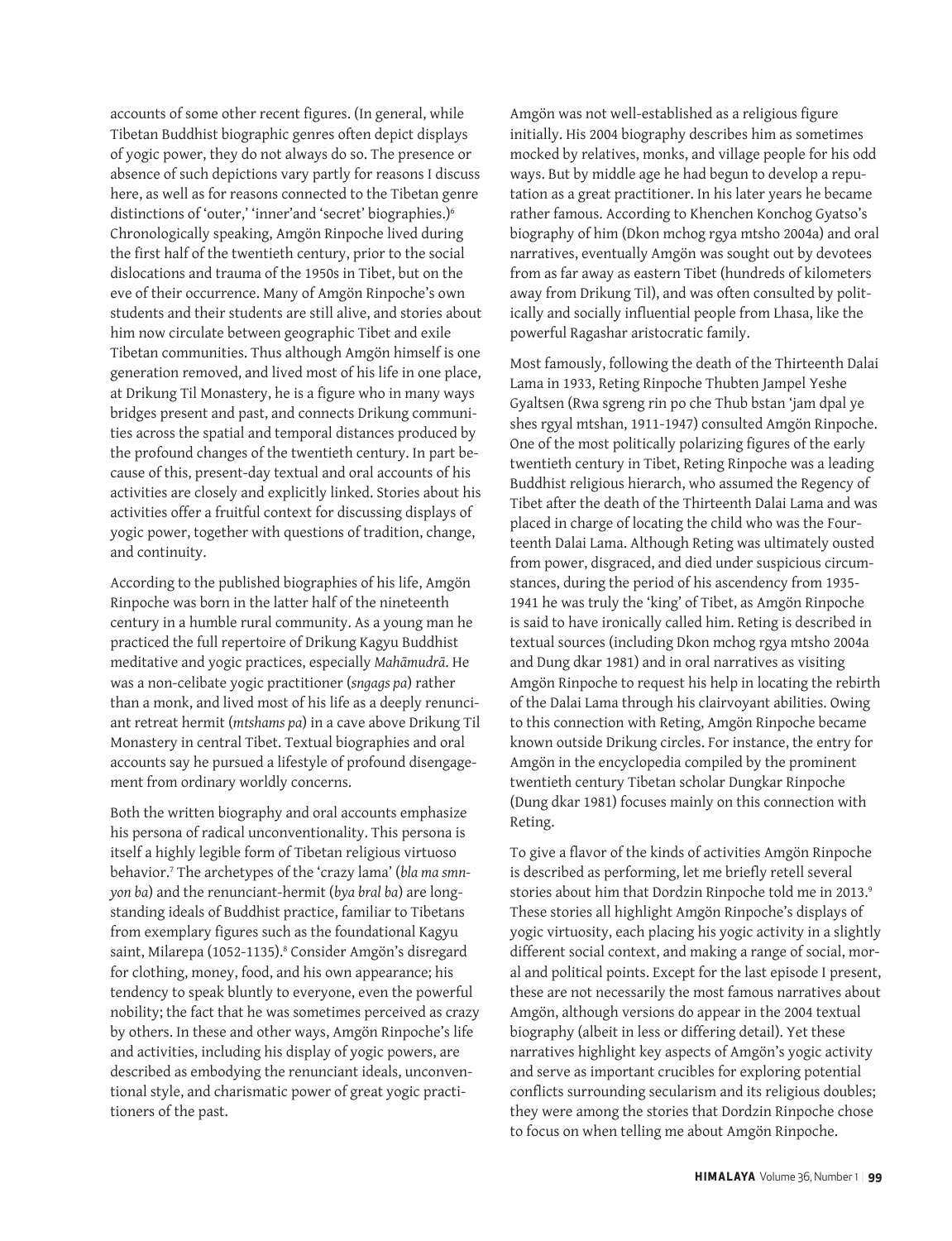At first glance, all Amgön's actions in these stories appear to demonstrate classic forms of yogic accomplishment, such as clairvoyance, expansion or contraction of material substances, and extraordinarily rapid locomotion. Such yogic actions are often grouped within the repertoire of yogic powers called *siddhi* in Sanskrit and *ngödrup* (*dngos grub*) in Tibetan. These yogic powers are frequently taxonomized in Indic and Tibetan Buddhist literature (Swearer 1973; Orzech 1998; Kirti Tsenshab 2011; Gethin 2012), and are presented in Buddhist sources as predictable consequences of meditative practice, in particular associated with concentration (Skt. *śamatha*; Tib. *zhi gnas*) meditation.10 As we will see, however, the three Drikung scholars whose interpretations I explore here did *not* frame Amgön Rinpoche's deeds as examples of ordinary *ngödrup*. Rather, all three of them explained Amgön's deeds as exemplifying a different kind of yogic outcome, in a way that I argue is central to their explanations of yogic power, modernity, and the role of religious activity in contemporary Tibetan society.

With this in mind, let us turn to the stories. The first situates Amgön Rinpoche among the rural farmers and herders with whom he grew up, and who were a majority of his disciples. In this episode, Amgön Rinpoche encounters a stingy family who offers to act as his patron, and Amgön displays what appear to be clairvoyance and the yogic power of manipulating the size of objects and their location in space. In Dordzin Rinpoche's words, "Amgön Rinpoche came to visit a family. The family said, 'Do you need anything?' But Amgön Rinpoche said, 'Nothing, nothing, there is nothing I need.'" The family pressed him to accept their support, and Amgön Rinpoche demurred several times. "Finally Amgön Rinpoche said, 'I want firewood.' In reply, the family said, 'We have no firewood.'" Here the i plication in the story, borne out by the comments of other people with whom I listened to the story including Karma Rinchen, is that the family was being ostentatious, making a show of offering to materially support Amgön, but not being sincere.

But, as implied in the oral account, Amgön Rinpoche knew that they were being evasive, and that the family had a great deal of dried yak dung, suitable for fuel. "Amgön Rinpoche said, 'I will accept the dried yak dung fuel.' The family protested and said, 'We'd like to give you the yak dung but we have no way to offer it to you — you live too far away and we have no way to transport it to you.' Amgön Rinpoche said, 'Will you *really* give it to me? If you will give it to me then I have a way to transport it myself!" And, paraphrasing here, since the details of the story are confusing without gestures, he took off his monk's shawl

and swung it over the large expanse of the yak dung and tied up the corners of the shawl as if making a package. Then suddenly it was as if all the yak dung was inside his shawl, although the shawl was still of a dimension that Amgön Rinpoche could carry, and he had not moved to walk around collecting the dung and putting it in the shawl. "Then he took the whole lot away with him."11

This particular episode provoked many comments, both when Dordzin Rinpoche first told it to me and a Tibetan colleague in 2013, and later when I listened to a recording of it with Karma Rinchen and another Tibetan companion. On both occasions, people listening commented, "That story really sounds like 'magic' (using both the English term 'magic' and the Tibetan term *sgyu*, for illusion). Both Dordzin Rinpoche and subsequently Karma Rinchen took pains to explain that although this story of the yak dung sounds like 'magic' it is not. Likewise, and importantly, they both commented that in terms of genre, although this episode *now* sounds like a 'folktale' (*sgrung*), it is not. According to Karma Rinchen and Dordzin Rinpoche, this and similar accounts of Amgön Rinpoche's activities are in a different narrative category, that of religious biography (*rnam thar*).12 Where the term 'folktale' might evoke connotations of unbelievability for some listeners, these episodes should not be misunderstood in that way. As Karma Rinchen put it, "Amgön Rinpoche's display was 'real' (*dngos gnas*);" i.e., it was not merely an illusory display.

Both Dordzin Rinpoche and Karma Rinchen paused here to explain that stories about yogic displays like this change over time, both in terms of what stories can be told, and how they are received. According to Dordzin Rinpoche, it is because of massive changes in the Tibetan world in the years after 1959 — in particular, the tragic deaths of many lamas who personally knew Amgön Rinpoche and could talk about him from direct experience — that stories about Amgön now are starting to sound like 'folktales,' despite the fact that they are not. Dordzin Rinpoche said in this context, "It is now difficult to tell or write the stories of Amgön Rinpoche," because so many living sources are gone. Dordzin Rinpoche also lamented the erosion of memory, in this case his own, saying, "I knew or heard many Amgön Rinpoche stories over the years, but mostly [now] I have forgotten." Karma Rinchen added, when listening to this conversation in recorded form, "There used to be many such remarkable lamas with such qualities, but now people don't believe it." This comment suggests that the facticity of Amgön's deeds appears to recede, as the links of memory and belief are altered. I return to these points about memory, change and continuity below.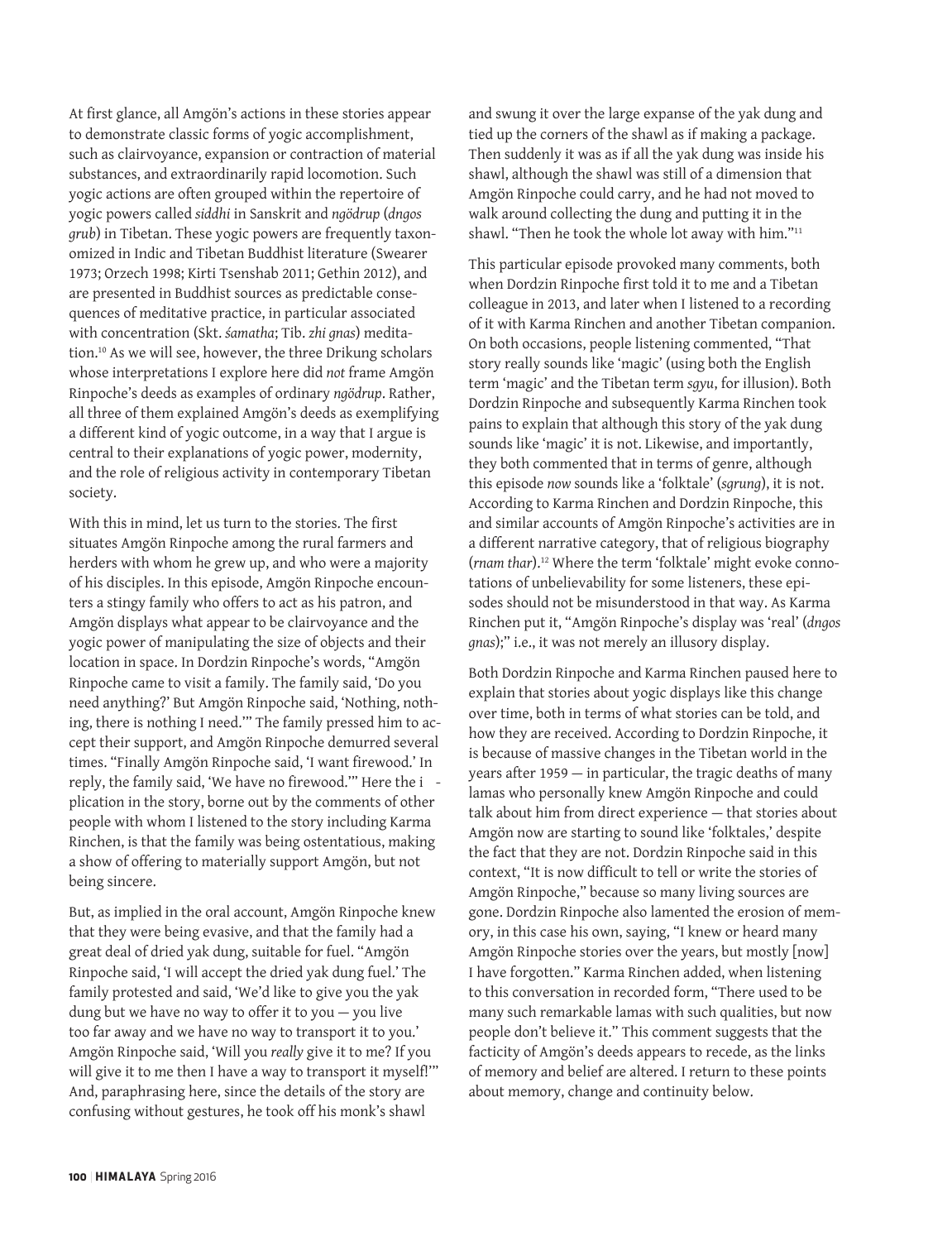The next story places Amgön at his monastery in the midst of a conflict with other, more conventional monks, and suggests that his unconventional persona and reputation for extraordinary qualities did not always sit well with the monastic community. In the story, the other monks at Drikung Til got fed up with Amgön Rinpoche's crazy ways. In Dordzin Rinpoche's words, "The retreat-yogi Amgön Rinpoche had a strange, unusual personality. Because of this, many Drikung monks said he was crazy and wanted to expel him from the monastery. But when they told Chetsang Shiwe Lodro, he said to them, 'If you expel him then I too will leave!'" Drikung Chetsang Rinpoche Tenzin Shiwe Lodrö ('Bri-kung Che tshang rin po che bstan 'dzin zhi ba'i blo gros, 1886-1943) was the sixth Chetsang Rinpoche and thirty-seventh co-head of the Drikung lineage.

"So the monks decided to get rid of Amgön Rinpoche secretly, without telling Chetsang Rinpoche. They went to Amgön's retreat cave and took all his things and him and went to throw him out." Drikung Til is located on a high mountain ridge, and the main monastery gate is located at the end of an extremely long winding road up the mountain. The monks here seem to have deposited Amgön Rinpoche and his few possessions down at the foot of the mountain, at the beginning of the steep ascent. However, "When they returned to the monastery they found he had already returned there before them," somehow having re-climbed the steep hill extraordinarily fast, and without being seen. This happened not once but twice, after which the monks who wished to expel Amgön Rinpoche gave up and left him alone. Dordzin Rinpoche emphasized that this was a story he had heard from others in the Drikung Til community who had known about it directly, although he had not witnessed it himself.

This account shows Amgön Rinpoche displaying what appear to be the yogic accomplishments of rapid locomotion and "making what is near far and far near" (Gethin 2012). They also hint at beloved qualities of humor (the mean monks are so surprised when they cannot eject him) and cleverness that are closely connected with the 'crazy lama' or 'saintly madman' personae that Amgön apparently embodied. This story also illuminates the diversity of styles and practices potentially coexisting within a single Tibetan Buddhist monastery, ranging from Amgön Rinpoche's yogic virtuosity to more conventional monastic approaches to propriety, and the potential for conflict b tween the two. Here the conflict is resolved by the 'trump card' of Amgön Rinpoche's extraordinary qualities, which indicate (as does the wholehearted defense of Amgön by the revered head of the lineage) that Amgön Rinpoche's style of practice and accomplishments are supreme, even if misunderstood by those of limited capacities.

The final story I will retell here depicts the relationship between Amgön Rinpoche and Reting Rinpoche, the powerful Regent of Tibet, a topic extensively discussed in the 2004 textual biography. Dordzin Rinpoche's oral account was briefer than the 2004 biography, which reports many visits by Reting to Amgön and numerous funny exchanges of dialogue; Dordzin Rinpoche's oral account instead emphasized the personal quality of Amgön Rinpoche's clairvoyance and the idiosyncratic but politically insightful way he revealed his visions. This episode touches on famous historical events with enormous consequences for Tibetan society, and encapsulates the dynamics of political controversy connected to these events in multiple ways. In the version Dordzin Rinpoche recounted to me, "Reting Rinpoche came to ask Amgön Rinpoche, 'Where is the next Dalai Lama reborn?' Amgön Rinpoche answered, 'If I answer, the Lhasa government won't like it. But [actually] Gyalwa Rinpoche [the Dalai Lama] was born in India, Lhasa, [and] Amdo.' Then Reting Rinpoche said, 'Please, please [explain],' and begged Amgön to tell him what he knew by his pure perception. So Amgön Rinpoche [clarified] and said, 'Near the Blue Lake [Kokonor, in Amdo, where the Fourteenth Dalai Lama was in fact born] in sheep skin clothing, there he is.'"

Dordzin Rinpoche summed this up by saying, "It all turned out as Amgön said: His Holiness was born in Amdo, the son of herder-farmers (which explains the sheepskin), then he went to Lhasa, and then he left and went to India." Karma Rinchen, with whom I listened to a recording of this account, further explained that Amgön's statement that "the Lhasa government would not like it if he prophesied about Amdo, Lhasa and India" was Amgön's complicated way of saying that he had foreknowledge of the events surrounding the coming end of the then Lhasa government, perhaps even hinting at the events that were to come in the 1950s; however, this would have been impolitic to say directly. Here, despite the narrative context of clairvoyance and Amgön's persona as a 'crazy' hermit, we see Amgön remembered as an astute observer of political realities on many levels.

#### "Tibetans are 'International':" Secularism and Modernity as Forms of Social Capital<sup>13</sup>

So how should contemporary listeners understand and respond to these narratives? This was the question I posed to Khenchen Nyima Gyaltsen, Dordzin Rinpoche and Karma Rinchen; it formed the starting place for our discussions. Although each scholar brought a slightly different perspective to reflecting on this question with me, Khenchen Nyima Gyaltsen, Dordzin Rinpoche, and Karma Rinchen all began by emphasizing that within the Tibetan Buddhist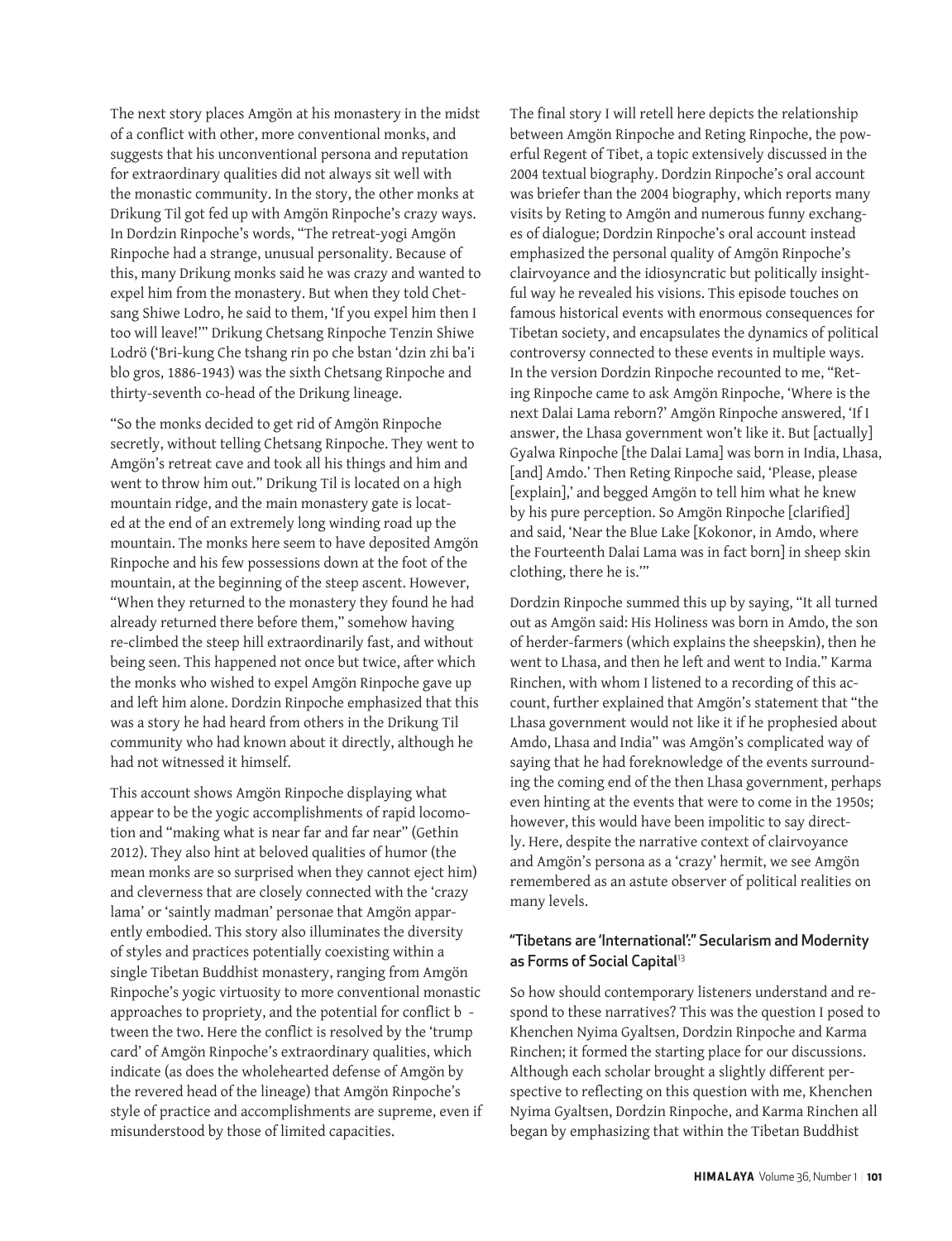context, witnessing a display of yogic power (as a bystander, as a subsequent narrator, or as a listener/reader) implicates a person in multiple acts of interpretation, devotion, and memory. These acts of interpretation, devotion, and memory are conditioned by the specific historical moment and cultural location in which the witness finds him or herself, and how close he or she is to the event.

Khenchen Nyima Gyaltsen and Karma Rinchen further noted that neither displays of yogic power nor Buddhist ways of talking about them are new. Indeed, Buddhist ways of talking about displays of yogic power are attributed directly to the historical Buddha Śākyamuni. What is new however, in their view, are the particular ways in which contemporary Tibetan and Himalayan Buddhist communities now engage with such displays, and with the practices of recollecting them through story and memory.

According to both Khenchen Nyima Gyaltsen and Karma Rinchen, our present historical moment has distinctive implications for people around the world, including for Tibetan Buddhist practitioners. This novelty of the present day has direct consequences for how individuals and communities witness and respond to displays of yogic power. Shifts in how people relate to such displays are not limited to Tibetan Buddhists from Tibetan or Himalayan backgrounds. However, throughout our discussions, both Khenchen Nyima Gyaltsen and Karma Rinchen emphasized the changes occurring in particular for 'Himalayan people' (*Hi ma la ya mi*), a phrase Khenchen Nyima Gyaltsen used, and which Karma Rinchen picked up on in our subsequent discussions after I mentioned it to him.

Khenchen Nyima Gyaltsen defined the term 'Himalayan people' in the context of our discussion as referring to Tibetan Buddhists from culturally linked areas of the geographic Himalayan region, in particular from Tibet, Khunu (Kinnaur), Nepal, Ladakh, Bhutan, and Sikkim, as well as Buddhist people from those regions now living elsewhere. Our discussion focused only on Buddhist responses to accounts of yogic power, and did not explore Hindu or Muslim ideas, although many Himalayan communities include people from multiple religious traditions neighboring one another. Khenchen Nyima Gyaltsen used the general term 'Himalayan people' and sometimes spoke specifically about 'Tibetans' (*Bod pa*), in the context of highlighting changes in the post-1959 Tibetan cultural world across the Himalayan geographic region, and in the attitudes and practices of Himalayan Buddhists generally.

All three Drikung scholars I spoke with, and especially Khenchen Nyima Gyaltsen and Karma Rinchen, explicitly framed their comments about interpreting Amgön Rinpoche's extraordinary displays first by situating contemporary Tibetan and Himalayan Buddhists within the temporal space of the 'modern.' They used the English term 'modern,' as well as Tibetan phrases like 'present day people,' (*deng sang gi mi rabs*) or 'modern times' (*deng rabs*), 'our generation' (*nga tsho'i mi rabs*), and 'the new generation' (*mi rabs gsar pa*). Khenchen Nyima Gyaltsen and Karma Rinchen explicitly located themselves within this generational category. In parsing distinctive elements of this 'new generation,' they highlighted specific contemp rary circumstances of Tibetan exile, diaspora, and international travel, and framed these as qualitatively different from long-distance travel in which Himalayan people have traditionally participated. In Khenchen Nyima Gyaltsen's words, "Previously the situation was different: the members of the lineage community were connected, all in one place. But post-1959 the situation is different. Each lineage is now *international*," he said, using the English term. "In fact, Tibetans are *international*."

Khenchen Nyima Gyaltsen's use of the English term 'international' to gloss the Tibetan experience of post-1959 diaspora is a powerful intervention, one that acknowledges a painful reality of displacement and disempowerment concealed beneath the veneer of a new globalism.14 For many Tibetan and Himalayan Buddhists, the mid-twentieth century indeed appears as a crucial historical watershed. The incorporation of Tibet into the newly established People's Republic of China (PRC) after 1949, the 1959 flight of the Dalai Lama and other Tibetans into Indian exile, and the establishment of Tibetan diaspora communities in India and elsewhere around the world are often seen by Tibetans and outsiders as marking a profound social and historical transition, although the nature of this transition is often debated.15 This transition calls into question the transmission of inherited religious and cultural material. It profoundly — maybe permanently — destabilizes the relationship between past and future in Tibetan settings, opening new questions about the continuity of Tibetan identities, Buddhist transmission lineages, institutions, and social practices of all kinds (cf. Shakya 2000; Hartley 2008).

These questions about Tibetan cultural continuity and religious identity are asked against a historical backdrop composed of multiple strands of Chinese and western secularism. Here, secularist claims are linked inextricability to assertions of secular modernity and social progress. Influential Chinese nationalist projects have posited se ularism as central to modernity since the late Qing, with both Nationalist and Communist Chinese governments developing new categories of religion and secularism, often in dialogue with or against Western evolutionary theories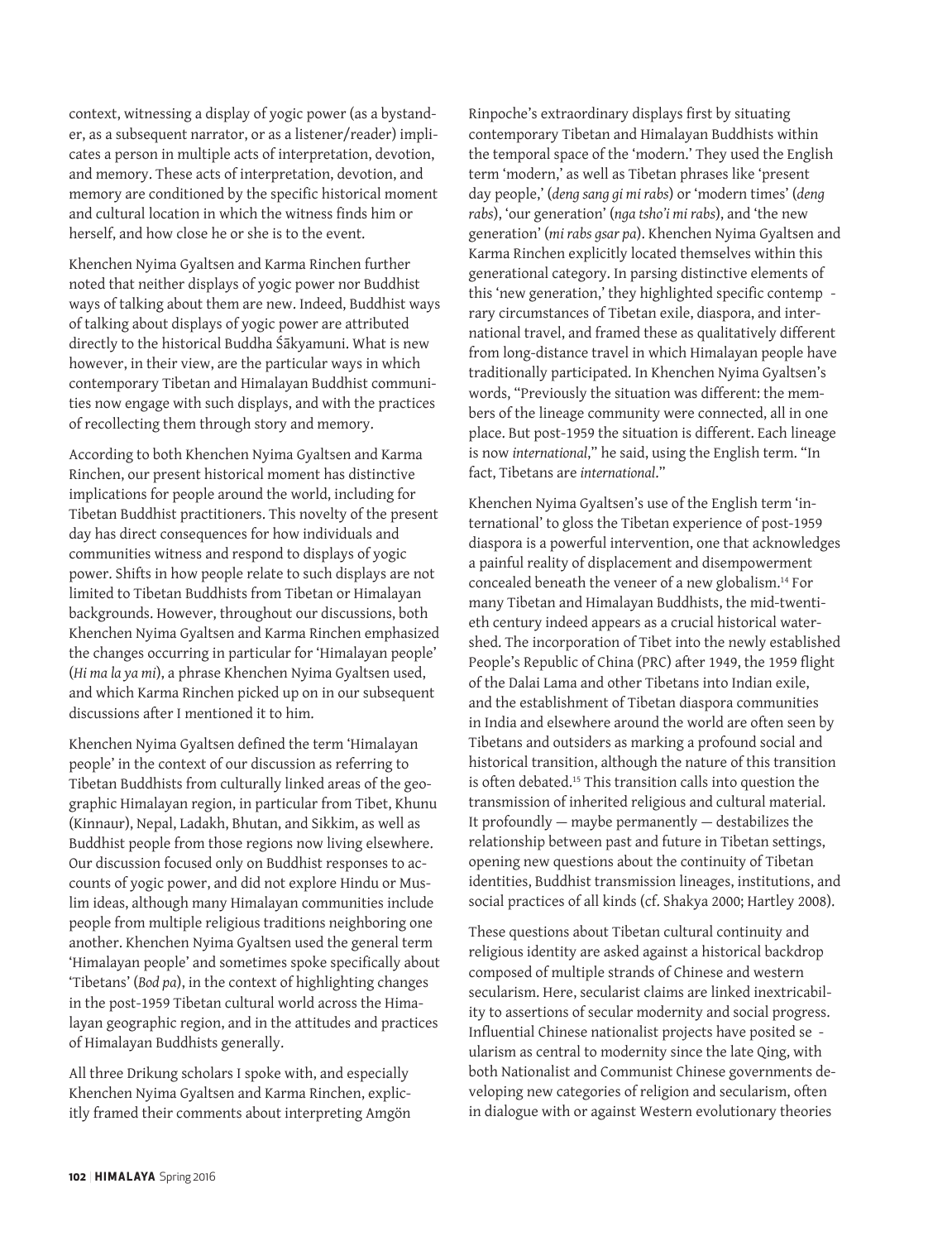of society and religion. Some Chinese thinkers posited the complete disappearance of religion as a mark of social progress (Duara 1995; Yang 2008). Although Tuttle (2005) argues that such an approach to secularism was not monolithic, the waves of temple destruction and persecution of religious practitioners that occurred during the Cultural Revolution, for instance, suggest how literally such views could be enacted. Tibetan communities in diaspora and within the People's Republic of China (PRC) have repeatedly found their social, intellectual, and religious practices being 'evaluated' via the categories of western and Chinese secular modernities (Cabezon 2008; Kolas 2008; Yang 2008, 2011; Duara 1995). As Shakya (2000) points out, Chinese colonial projects in Tibetan areas have emphasized "the notion of underdevelopment (*rjes lus*)," implying "that Tibet lagged behind in technology, and more importantly, that it was culturally stagnant and backward."16 This in turn echoes European colonial attitudes and ambitions toward both Tibet and China in the late nineteenth and early twentieth centuries.

Earlier North American and European accounts of secularism often presented secularism as an opposite of religion, and as an intrinsic, necessary component of modernity. Such views often built on Weberian notions of a progressive (though painful) 'disenchantment' of the world. Secularism in this sense is associated with privileged claims to realism, naturalism, and a scientific world-view. Religion, by contrast, appears extra-rational, irrational, or connected with anthropological categories of myth, magic, and symbol (Asad 2003; Casanova 2011). This type of secular/ religious binary has often been mapped onto to a separation between a modern present or a future of innovation, and a traditional past from which people must break to be modern (Benavides 1998; Hervieu-Léger 2000).<sup>17</sup> In this context, Buddhist accounts of yogic power potentially provoke a range of tensions and ambivalences. These include western secular anxieties about anti-modern or 'pre-modern' cultural Others. In this formulation, western convert Buddhists may display anxiety over the fact that Tibetan Buddhists cling to 'irrational' beliefs; conversely, some Tibetans may be concerned that accounts of yogic power will make outsiders look down on Tibetan Buddhist society.

Asian Buddhist communities have often had to wrestle with special versions of the anxieties of secularism, often framed in terms of persistent conceptual extremes (Lopez 1998; Almond 1988; Ivy 2005; relatedly Hansen 2003). On one hand, some often-sympathetic presentations of Buddhist ideas and practices describe Buddhism as a rational system of meditation instructions primarily aimed at the individual. In this formulation, Buddhism offers psycholog-

ical insights, health benefits, and positive or ethical mental states, as well as (more recently) useful understanding about brain function and other neurological phenomena. In this view, Buddhism sometimes appears *more* intrinsically rational, compatible with science, and 'naturally' modern than most, if not all, other religions.18 This view of Buddhism develops via specific European, often Protestant, projects of knowledge dating from the colonial period, in which notions of rational, non-theistic and ritual-free Buddhism were mobilized by European scholars to critique both European forms of religion and Buddhism as actually practiced by Asian Buddhists (Almond 1988; King 1999; McMahan 2008; Lopez 1998; Blackburn 2010; Turner 2014).

At the other extreme, Buddhist communities and practices have been presented by non-Buddhist scholars and by some Buddhist reformers as profoundly non-rational, even anti-rational, and thus as incompatible with (often nationalist) projects of modernity (Almond 1988; Lopez 1998, 2005, 2006).19 In such presentations, Asian Buddhist communities' involvement in ritual or in practices invoking supernatural phenomena and apotropaic concerns (including blessings, amulets, mantras, protective substances, relics, pilgrimage and circumambulation) are seen to disqualify them from both rationality and modernity. Also problematic from such perspectives are Buddhist practices of devotion and patronage to teachers and institutions as well as monastic education systems emphasizing Buddhist texts and rituals, rather than 'modern' international secular topics such as science and math (Almond 1988; Lopez 1998; Blackburn 2010; McDaniel 2011; Bubandt and van Beek 2012; Turner 2014).

Tibetans have found themselves positioned within these representations of Buddhism in almost every conceivable way (Lopez 1998). Some authors have presented Tibetan Buddhism as the most rational and science-compatible of present-day Asian Buddhisms—a kind of ideal modern religion. Others have presented Tibetan Buddhists as the most benighted, backward, and superstitious (Lopez 1998; King 1999; Yang 2011). In a kind of mystical super-Orientalist-reversal, some observers of Tibetan societies have even singled out what they see as the 'non-secular' and 'non-modern' elements of Tibetan culture as its only valuable, authentic, or marketable aspects, relegating all modern or secular forms of Tibetan culture to the margins or dismissing them as inauthentic (Lopez 1999; Kolas 2008; Jabb 2012; Yeh and Coggins 2014). Tibetans in the diaspora who inhabit new roles as refugees, clients, or religious fi ures with international and convert followings have found they must increasingly navigate this spectrum of challenges to the legitimacy of Tibetan Buddhist practices and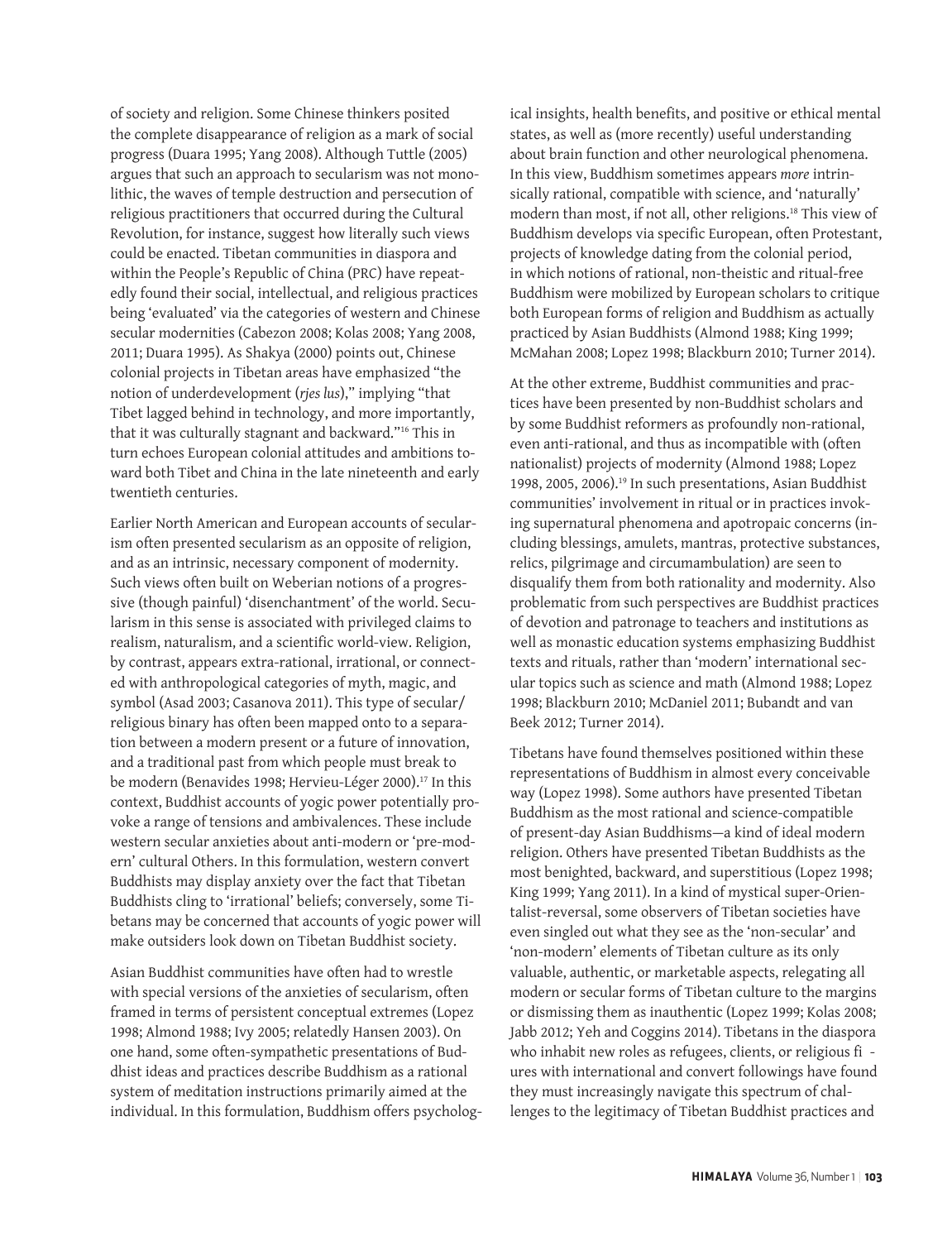narratives (Prost 2006, Zablocki 2009). Tibetan secular and religious intellectuals, both in exile and inside Tibet, have themselves also debated competing claims about cultural authenticity, modern Tibetan identity, and the effects of secular versus religious nationalism (Diehl 2002; Yeh 2007; Hartley 2008; Robin 2008; Bhum 2008).

In this context, Tibetan and Himalayan Buddhists often find they must simultaneously engage international claims and assumptions about secularism, rationalism, and modernity, while also facing ever more urgent tasks of maintaining continuity and the face-to-face ritual and social spaces of lineage cohesion and community. Dordzin Rinpoche's poignant remark that it is now hard to tell stories about Amgön Rinpoche's deeds, because many people who knew Amgön personally are dead and he himself has forgotten many stories he knew, comes to mind here. This comment illustrates the high stakes of maintaining lineage memory and the difficulties therein. At the same time, the above overview of international assumptions about secularism and rationality highlights the challenges of memory work when non-secular claims are being made, such as those about yogic power. It is precisely these challenges that Khenchen Nyima Gyaltsen and Karma Rinchen arguably navigate, with their framing of the Himalayan 'new generation' and the shifts in how 'Himalayan people' now respond to stories about yogic power.

To further contextualize their comments, it is helpful to briefly sketch some of the innovative institutional steps the Drikung lineage has taken to address practical aspects of lineage cohesion and continuity. Since the 1990s, the Drikung community in Dehradun, India, has built a group of religious, cultural, and educational institutions.<sup>20</sup> These include the Drikung Institute and Songtsen Library for Tibetan and Himalayan Studies, an institution focused on Tibetan history which hosts international academic conferences as well as Buddhist meditation retreats and rituals; Samtenling Nunnery, a monastic center for women; Jangchubling Monastery, the main exile seat of the Drikung Kagyu lineage; and the Kagyu College, an updated version of a traditional Drikung Kagyu *shedra* (*bshad grwa*), or monastic commentarial school, of which Khenchen Nyima Gyaltsen is a leader. The public presentation of these institutions, in their architecture, curricula, scholarly and religious affiliations, websites, and programming, incorp rate attention to both Tibetan and international modernist ideas about what Buddhism should be. Yet these institutions also have been constructed explicitly to maintain Drikung educational, ritual, and intellectual continuity in the contemporary world, with special focus on the Tibetan diaspora.

Technology and social media also play an important role in Drikung adaptations to the international diaspora. Drikung leaders and teachers like H.H. Drikung Chetsang Rinpoche (the diaspora-based head of the lineage), Khenchen Nyima Gyaltsen, and administrators at Drikung institutions now make use of social media and communications technologies, including Skype, podcasts, live streamed broadcasts, Facebook, and WeChat to reach students around the world, and to connect far-flung members of the lineage to each other. Many Drikung people routinely use services like WeChat or Facebook, not only socially but to listen to Buddhist lectures and join Buddhist discussion groups. In this the Drikung Kagyu community is not at all unique. These technologies now contribute to the transmission of Asian and international Buddhist materials and community ties in lineages across the world. These technologies constitute one element, though not necessarily the most important, of Tibetan Buddhist engagements with practices often represented as modern. Although as Lawrence (1989) and others point out, technology and modernity are hardly synonymous, these technological tools work to reframe the physical and imagined spaces of the Drikung lineage, linking an expanded range of Tibetan Buddhist social worlds across geographic and temporal distances.

Yet the above mentioned Dehradun-based Drikung institutions also serve as in-person gathering places for masters and students from across the Drikung lineage world. They satisfy a need for personal lineage connections in a way technology seems not to do.<sup>21</sup> Even elderly or ill practitioners will travel long, expensive distances to participate in major community events. In-person gatherings maintain a face-to-face community of ritual, teaching, and relationship based on physical travel and assembly rather than solely mediated by technology. The 2013 twomonth long Winter Teachings gathering in Dehradun, for instance, brought together Drikung masters with international Buddhist centers in Asia, Europe and North America; long-term meditators from cave hermitages and isolated monasteries in the Himalayan region, Ladakh, north India and Nepal; and monks, nuns and lay people from Drikung communities around the world. Not coincidentally, it was in this setting that I conducted many of the interviews on which this article is based.

#### Making Sense of Yogic Power: *Siddhi*, *Dzuntrül* and Recollection

In the 'international' diaspora context Khenchen Nyima Gyaltsen describes, accounts of the lives of past masters remain crucial, as a source of continuity, history, and identity. Indeed, as I discuss, recalling accounts of past masters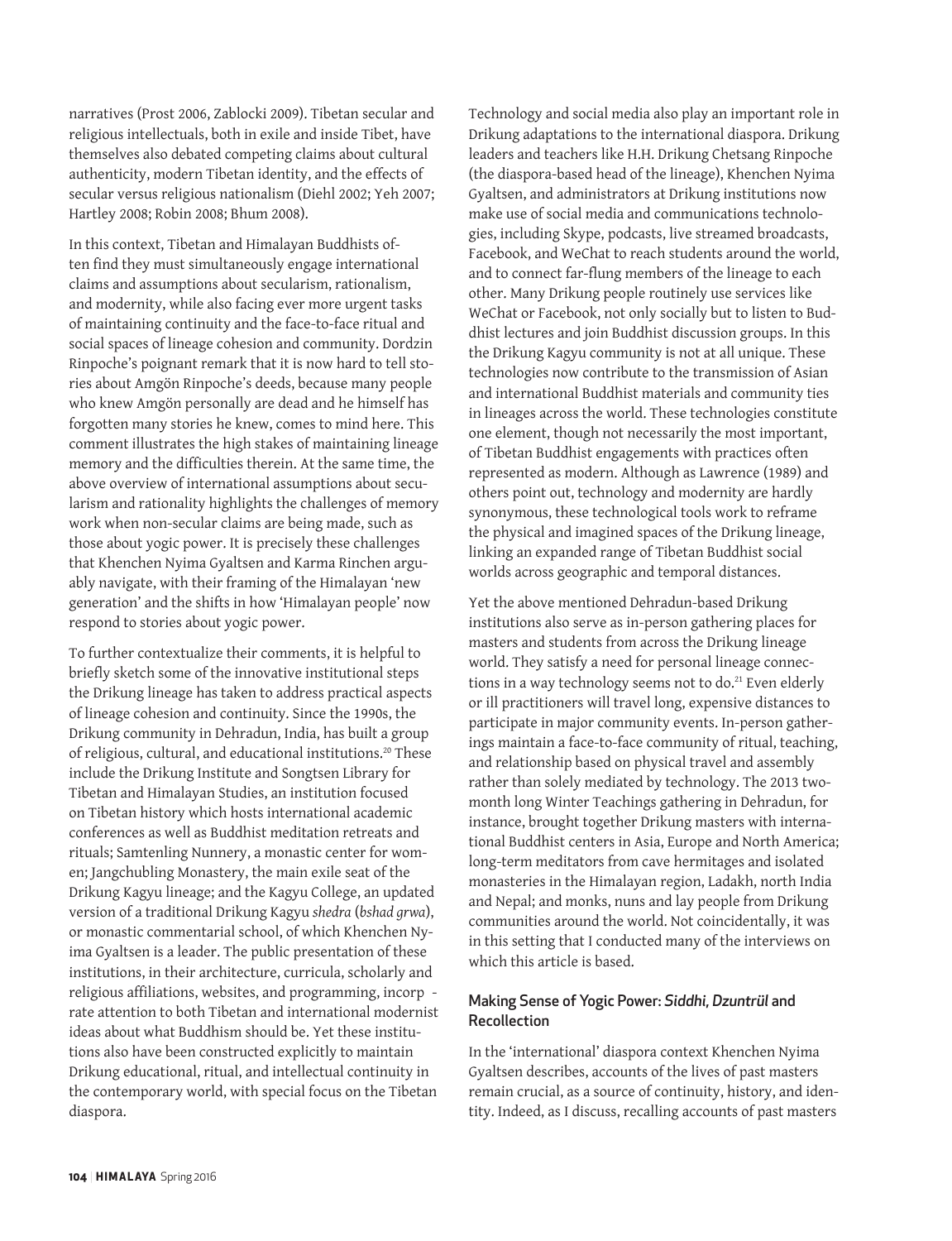is a crucial component of maintaining the kind of face-toface community that Tibetan and Himalayan Buddhists (and others) prioritize. Yet life stories (textual and oral) of past masters also challenge new generations and new kinds of readers with tales of extraordinary yogic feats that scandalize international secular and modernist norms.

In our conversations, Khenchen Nyima Gyaltsen, Karma Rinchen, and Dordzin Rinpoche addressed this potential conflict for contemporary Tibetan Buddhists, between the need to learn about lineage masters' lives, versus the non-secular or non-modern sounding content of life stories, especially where accounts of yogic power are concerned. They explained the *mechanism* by which practices of reading or listening to life stories are linked from a Buddhist point of view to yogic practices of self-cultivation, memory and devotion.

Explanations by Khenchen Nyima Gyaltsen, Dordzin Rinpoche, and Karma Rinchen all hinged on the need to distinguish two different levels of yogic power or yogic display. One level of yogic power is *ngödrup*, which I translate here as 'displays of yogic power' (Skt. *siddhi*, Tib. *dngos grub*). These are powers produced as a side effect of concentration meditation and/or tantric practice, according to mainstream Indic and Tibetan Buddhist treatises. These *ngödrup* yogic powers, extraordinary as they may seem to bystanders, are generally classified in Buddhist texts and oral exegesis as 'ordinary' (*thun mong*). The only non-ordinary yogic power in this sense is Buddhahood, also called 'the supreme yogic power' (*mchog gi dngos grub*).

This supreme form of yogic power, i.e., enlightenment, can also manifest in a display, which disciples or potential disciples can witness. This second type of yogic display should be named differently, to distinguish it from the 'ordinary' *ngödrup* powers. It is termed 'supreme display' (*mchog gi rdzu 'phrul*; hereafter *dzuntrül* for short) and is described as enlightenment simply manifesting. Thus while Amgön Rinpoche may *seem* to be displaying 'ordinary' yogic abilities, i.e., *ngödrup*, in the above stories, he is not. Rather, he is spontaneously displaying his enlightened state, *dzuntrül*, which I will translate here as 'display of realization.'

Multiple Buddhist traditions make such distinctions, and insist that, remarkable as they may seem to bystanders, *ngödrup* abilities are totally ordinary in an ultimate sense, i.e., by contrast to Buddhahood. Tibetan exegetes, like Indian authors before them, state that Buddhahood is the only supreme yogic accomplishment. Ordinary *ngödrup* are powerful, and often delightful and thrilling to witness or recount. They are popularly beloved across the Buddhist world. But as Khenchen Nyima Gyaltsen, Dordzin Rinpoche, and Karma Rinchen all stated, from a Tibetan Buddhist soteriological perspective, *ngödrup* are fundamentally a distraction from the real goal, which is Buddhahood.

Moreover, *ngödrup* also problematically resemble magic, or illusion (Tib. *sgyu*, Skt. *māyā*). Tibetan and Indian authors both in the contemporary period I discuss here, but also in earlier strata of Buddhist writings — often frame magical illusion as a fraught, primitive category of naïve falsehood or manipulation (in a way that curiously resonates with certain earlier western anthropological claims about primitivism, religion, and modernity). Concern about the slippery and stigmatized categories of magic and illusion may indeed have something to do with the discomfort my Tibetan colleagues expressed at the thought that I might perceive Amgön Rinpoche's activities as a type of ordinary magic or 'super power.' In the context of discussing Amgön's deeds, my three interlocutors all deployed 'magic' in our discussions as a pejorative term, connoting unreality, and suggesting credulity on the part of audiences and charlatanry or manipulation by performers. Karma Rinchen for instance noted that "people today" don't believe in magic, and commented, in relation to Amgön Rinpoche moving the yak dung, that "it looks like mere magic, it is hard to believe."<sup>22</sup>

Inappropriate yogic displays of *ngödrup* are frequently highlighted as a problem in canonical Indic and Tibetan Buddhist literature. In *sūtra* passages the Buddha Śākyamuni expressly criticizes attachment to or displays of *ngödrup* and forbids monastics from performing them (Gethin 2012; Strong 2007). Inappropriate yogic displays are said to work against the Buddhist community, either by increasing the resistance of skeptics, by making credulous people believers for the wrong reasons, or by making Buddhist monks appear to be simply one among many groups of wonder-working specialists (Gethin 2012; Gomez 1977). An important rationale for Buddhist caution about *ngödrup* powers indeed appears to be the fact that they are understood as not unique to Buddhists, but simply as the predictable side-effect of certain meditative techniques. Only Buddhahood is distinctive, in the sense of being uniquely produced by the Buddhist path. As Khenchen Nyima Gyaltsen commented, "Americans think meditation leads to 'miracles' [using the English term 'miracle'], but this is not the real point. All sorts of religions have miracles, so miracles themselves cannot be the key." These older Buddhist criticisms of *ngödrup* seem to resonate deeply with contemporary concerns about modernity and secularism for certain contemporary Tibetan Buddhists.

*Dzuntrül*, in the sense of supreme displays of enlightened realization, are by contrast understood to be the real thing: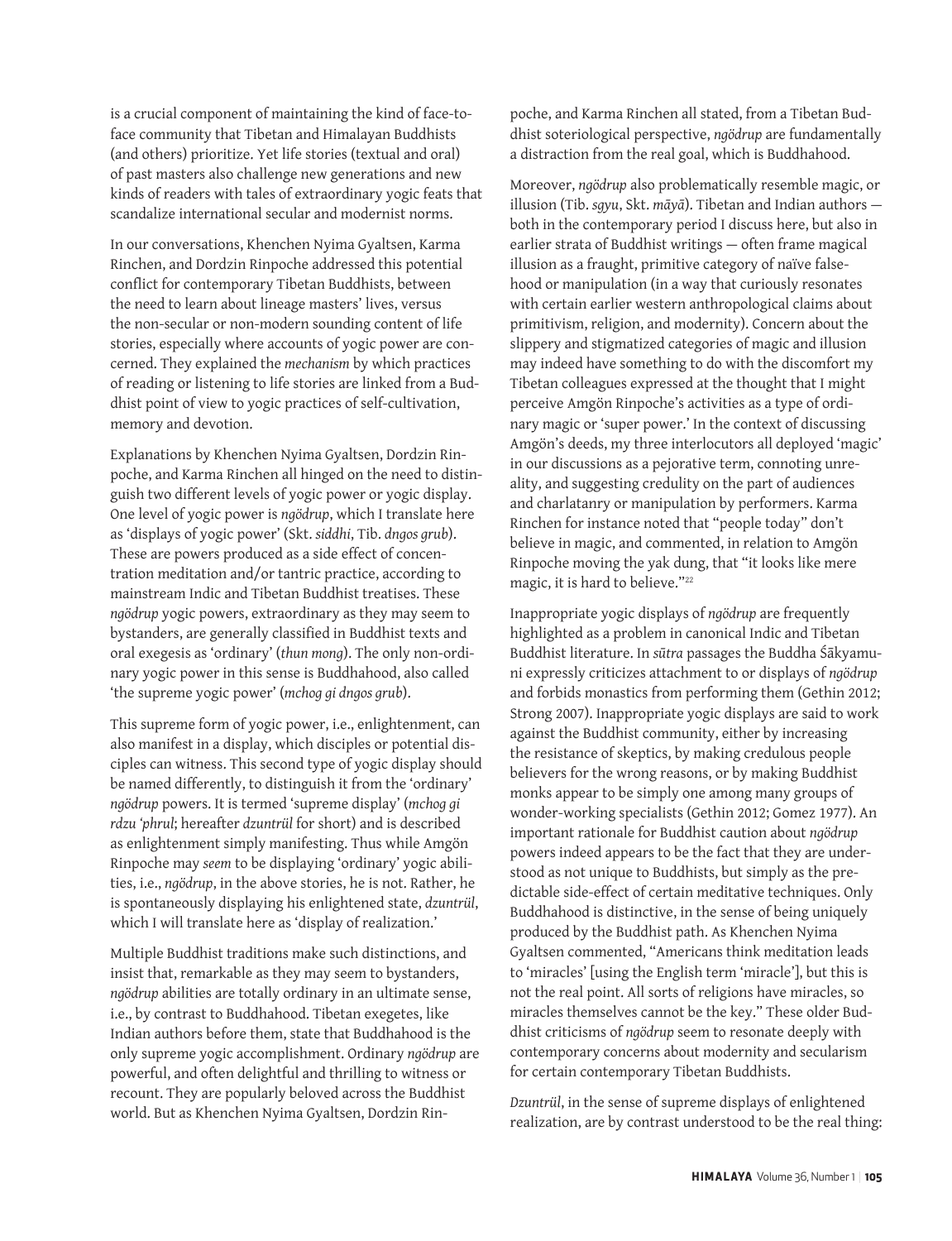displays of true insight into the nature of reality. *Dzuntrül* in this sense are the manifestation of an enlightened state that is framed by Drikung exegetes, and Buddhists generally, as a form of power with a completely altruistic orientation; this sets them apart from the potentially manipulative power embodied in *ngödrup*. As Khenchen Nyima Gyaltsen elaborated in detail, *dzuntrül* manifest interactively, because of an interpersonal encounter between an enlightened teacher and his or her students. Khenchen Nyima Gyaltsen explained that displays of *dzuntrül* by Tibetan Buddhist lamas must be understood as depending upon three things. First, the actual enlightened realization of the meditator, who in this context should be understood as a lama, a teacher of others; his or her realization is the cause of the display (*rgyu*). Second, the inner capacity of the student and their karmic ties with the lama form the *condition* for the display (*rkyen*). Third, the *time* must be right for the display (*dus tshod*), in the English sense of the 'time must be ripe'; this is the moment when the student is ready and will benefit from the display.

Thus in an important sense, these displays are social in nature, requiring an interpretive community of karmically connected witnesses and the context of a teaching moment. Here we might think of the stingy patrons in the yak dung story or the doubting monks as disciples to be 'tamed' through Amgön's displays, their errors radically corrected via yogic activity that exactly matches their needs. Or perhaps it is we, the audience for the narrative, who are in fact the ones for whom transformation is intended. The student's (or audience's) self-cultivation toward Buddhahood, in this framework, can only proceed when he or she has the model and guide of the meditator-teacher. Conversely, it is the student's individual karmic needs that call forth a particular display of yogic accomplishment from the teacher. The subsequent memory-work of the student in recollecting and recounting the enlightened deeds of her teacher then keeps that teacher's qualities firmly in view, as the focus of the student's (and the community's) devotion and emulation. In this hermeneutics of interpersonal or communal perception, displays of *dzuntrül* are always therefore about teaching, memory, and faith (dad pa).<sup>23</sup>

For Buddhist soteriology, the first point, regarding the r alization of the lama, is structurally crucial: from the point of view of Tibetan Buddhist exegetical traditions, the phenomena labeled *dzuntrül* are fundamentally expressions of the meditator's own direct experience of the ultimate nature of reality. As Karma Rinchen explained, according to the Kagyu perspective of *Mahāmudrā*, insight into the ultimate nature of reality and total freedom from the

three poisons of hatred, addiction, and ignorance produces internal changes in the meditator. The meditator's vital energy and mind become indivisible (*rlung sems dbyer med*). *Dzuntrül* are an external display of this internal change; indeed, they may be seen as proof of this internal change, through witnessed displays of transformations of matter and consciousness.

*Dzuntrül* at the level of display are not purely private; they are interpersonal and ultimately communal events, as both Khenchen Nyima Gyaltsen and Karma Rinchen emphasized.<sup>24</sup> In Karma Rinchen's words, "For the lama the play of enlightenment is happening all the time, but we only notice it in *dzuntrül*." That is, it is the karmically structured needs and capacities of the disciples that literally call forth miraculous displays from the teacher. This presentation of *dzuntrül* thus hinges equally on a correct, in the Buddhist sense, understanding of *karma*, the Buddhist theory of cause and effect, and on the devotional relationship between master and disciple.

Such a presentation of *dzuntrül* is highly rationalized. It is marked by internally systematic and coherent sequences of cause and effect, and by an emphasis on interpersonal and communal ways of knowing, rather than an appeal to private experience. But this internal rationality is not secular as that term is usually understood. This conceptualization of *dzuntrül* remains resolutely rooted in Buddhist analytical categories and Buddhist concerns about meaning and value. This presentation of *dzuntrül* may therefore hint at ways to rethink the supposedly privileged relationship between secularism and rationality. Buddhist thinkers like my interlocutors are deploying Buddhist conceptual tools in ways that arguably work to reclaim the terrain of rationality (and the significant social capital that goes with rationality) from secularists, while maintaining their commitment to specifically Buddhist concerns.

Alternately, my interlocutors' comments about *dzuntrül* may be seen as reflecting Buddhist modernist sensibilities here, more than specifically secular ones (in the sense Gayley 2013 and McMahan 2008 use the term). Seen in that light, their analysis of *dzuntrül* offers a reworking of inherited Buddhist analytic motifs for the purpose of addressing contemporary social and intellectual concerns, while nevertheless continuing to offer an intentional *alternative* to secular modes of discourse.

Karma Rinchen and Khenchen Nyima Gyaltsen elaborated important implications of understanding *dzuntrül* as both an expression of enlightenment *and* as profoundly interpersonal, both in the sense of being communally legible and karmically conditioned. Khenchen Nyima Gyaltsen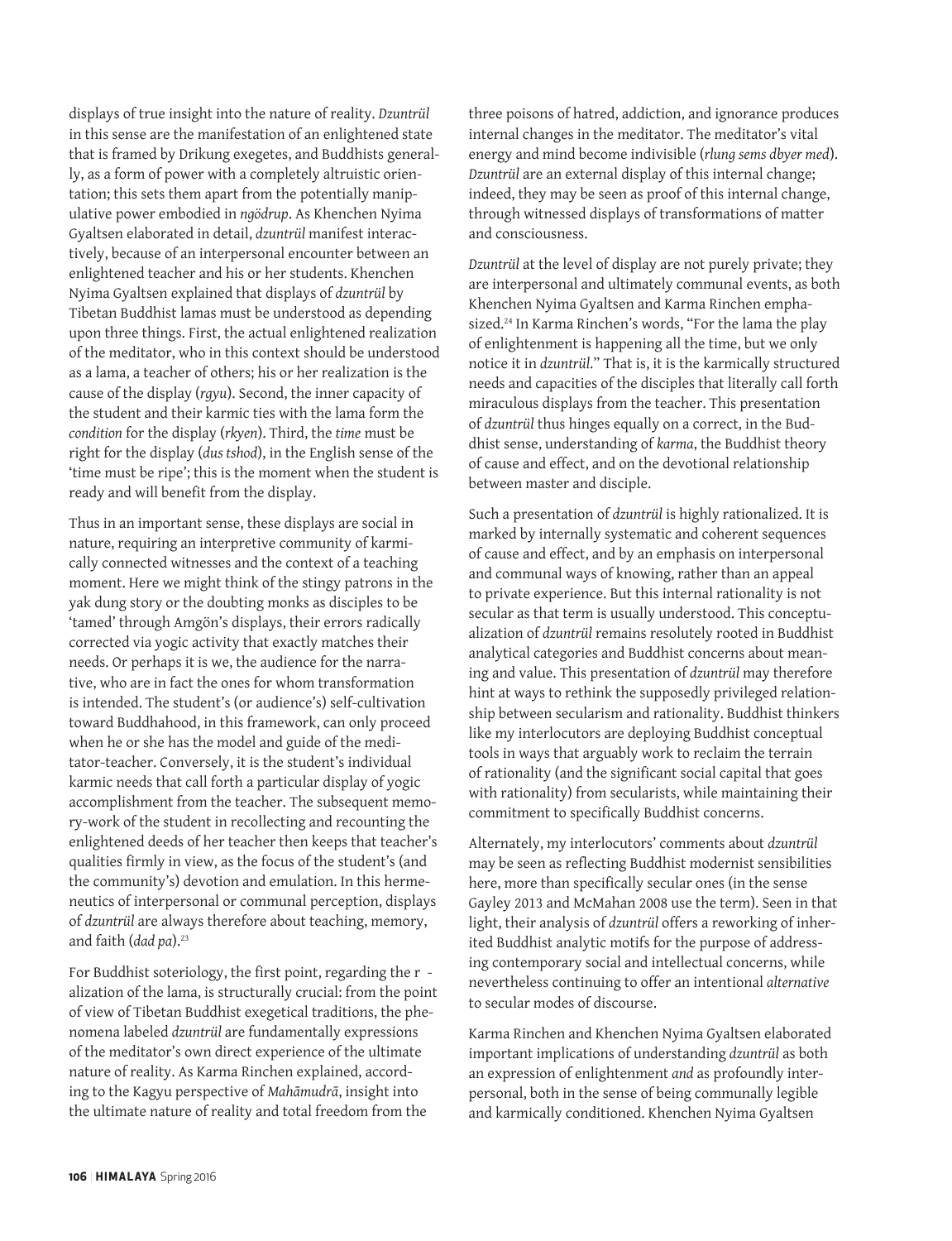explained that a manifestation of *dzuntrül* should not be understood as an expression of selfish intention on the part of the lama-meditator. Rather, the lama-meditator is understood here to be a *bodhisattva* practitioner, someone who has taken binding vows to constantly benefit others, and whose conduct has become the spontaneous fulfillment of these bodhisattva vows. For such a person, displaying *dzuntrül* is not a calculated act. Instead, it occurs whenever such a display would be helpful to the witnesses, whose own personalities, karmic makeup, and needs condition what occurs. This offers a gloss for the stories of Amgön Rinpoche above: the stingy family in the yak dung story is challenged precisely in their stinginess; the disbelieving monks at the monastery are dazzled and subdued in their willful attempts to get rid of Amgön Rinpoche; the arrogant Reting Rinpoche is humbled by a clairvoyant power greater than his own.

The spontaneous character of such *dzuntrül* displays is significant, according to Khenchen Nyima Gyaltsen, because it is thus possible to distinguish between *dzuntrül* arising out of (and clearly indicating) authentic Buddhist insight and accomplishment on the Buddhist path, versus either hallucinations arising in meditation, or manipulative or illusory performances of magical illusion or of *ngödrup*. Making this distinction between valid and validating Buddhist displays and fake or irrelevant displays by charlatans or practitioners of non-Buddhist techniques is a long-standing Buddhist concern (Gethin 2012; Strong 2007). Tibetan life story and meditation instruction genres of literature and oral narrative emphasize the need for critical discernment on the part of any meditator, both to correctly distinguish false, demonic, or hallucinatory experiences from real moments of insight, and to correctly choose a trustworthy teacher who is not a charlatan, and who can lead one to enlightenment.

Khenchen Nyima Gyaltsen offered a classic Buddhist interpretation of when *dzuntrül* can manifest and how disciples can evaluate both yogic displays by their teacher and experiences arising in their own meditation. He explained that where *dzuntrül* displays would "benefit the minds of sentient beings" then it is acceptable to show them; by contrast, in situations where *dzuntrül* would confuse or mislead sentient beings, then they are not to be shown. Similarly, a meditator can test experiences that may arise in meditation to see if they stabilize in specific Buddhist ways. According to Khenchen Nyima Gyaltsen, a real visionary experience will increase in strength and clarity the more the meditator concentrates on emptiness and the altruistic spirit of *bodhicitta*. But a demonic obstacle or hallucination will fade after meditation on

emptiness and *bodhicitta*, and then one knows it was just an obstacle. *Dzuntrül*-like displays likewise can be checked for authenticity by ascertaining whether they benefit beings and reflect enlightened qualities

Yet while this is a classic Buddhist presentation, Khenchen Nyima Gyaltsen gave an unusual analogy for it, saying, "This is just like a fake Apple phone made by the Chinese. The fake phone will break when used — it won't perform its function, revealing itself to be a copy rather than the real thing." That is, fake realizations will disappear when you try to develop them by meditating on emptiness or *bodhicitta*; they will not perform the functions of enlightenment and benefit for sentient beings. *Dzuntrül* can be evaluated in similar ways. The recommendation to check whether a meditative practice 'works' is of course classic Buddhist advice. But Khenchen Nyima Gyaltsen's framing of this classic advice in the language of phone knock-offs takes the implications one step further. In the Chinese phone analogy, we get not only a possible critique of the supposed wonders of the Chinese economy and the benefits it brings to Tibetans, but we also get an implicit reminder not to assume that a 'modern' product like an Apple phone has any *privileged* relationship to the real, authentic, functional, or useful.

Khenchen Nyima Gyaltsen's use of the fake Apple phone analogy suggests his and his students' familiarity with the desires and experiences of technological modernity, which in his comments elsewhere he identifies as one conte porary source of social capital to be reckoned with. Yet in his analogy, it is the wondrous technological product, the Apple phone, which may turn out to be a fake. External or technological modernity is no proof against charlatanry, illusion, or fraud; only personal investigation (trying to make a phone call) can show whether something is real in the sense of whether it works.

#### The Age of Faith and the Age of Knowledge

In his distinctive intellectual style of recalibrating categories of tradition and modernity, Khenchen Nyima Gyaltsen verbalized a conceptual sequence linking a meditator's capacity to display *dzuntrül*, the Buddhist tradition of devotional reading, and the diasporic and modern need for 'Himalayan Buddhists' to remember their past. He elaborated these ideas around the very old and centrally important Buddhist technical term 'recollection' (Skt. *smṛti*, Tib. *dran ba*). This term has a range of meanings but can refer both to that recollection which is often translated as 'mindfulness,' i.e. the opposite of distraction, as well as to the recollections of devotional practice and memory, in the sense of not-forgetting (Gyatso 1992).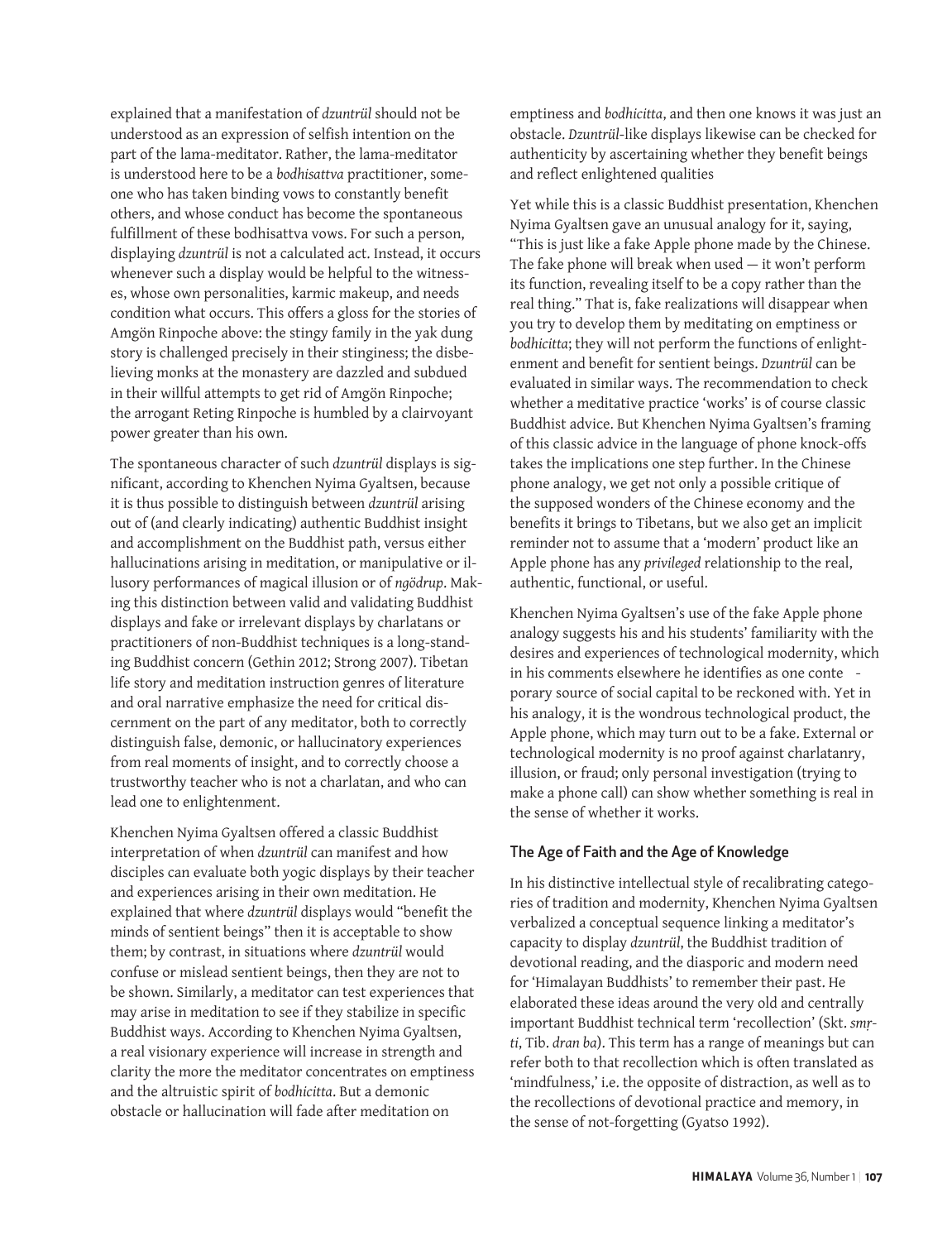In Khenchen Nyima Gyaltsen's exegesis, a Buddhist life story, whether oral or written, centers on recollection of several kinds: For the lama-meditator who is the subject of the life story, recollection refers to their own inner qualities and yogic realizations, as they are never 'distracted' from the true nature of reality. At the level of the reader/listener (positioned as the student), Khenchen Nyima Gyaltsen says recollection refers to their devotional focus on the teacher they are reading about. In Khenchen Nyima Gyaltsen's explanation, recollection through the act of reading or listening to Buddhist biographies becomes a process in which the student, within a devotional framework, literally takes on the teacher's qualities, becoming more and more like the teacher. (Therefore, as the Khenchen pointed out, one must choose one's Buddhist biographical reading/listening carefully, so as develop the qualities one actually wants. This was a point also echoed by Karma Rinchen.) Khenchen Nyima Gyaltsen further noted that recollection through practices of reading and remembering teachers is crucial for the continuity of the lineage itself. In the context of lineage then, this suggests that recollection is a kind of historical remembering, insuring the continuity of an unbroken chain of lineage memory across both geography and time (Hervieu-Leger 2000). Both Khenchen Nyima Gyaltsen and Karma Rinchen emphasized that such remembering is important both for diaspora Tibetans and Tibetans in geographic Tibet. Recollection in this sense thus also speaks directly to the concerns about broken links of memory voiced by Dordzin Rinpoche.

Khenchen Nyima Gyaltsen contrasted the reading practices and attitudes towards yogic power of previous generations of Tibetan Buddhists in Himalayan societies with the attitudes of people today. He stated that "Himalayan people had strange ideas previously — lay people didn't read [religious biographies] and similar things. A layperson might say, 'I'm a Drikungpa' but they didn't know much about it. Reading was work for monks and nuns. But now, after 1959, now Himalayan [lay] people will read and study." This perspective in some sense is a modernist one (McMahan 2008); in this context the international pressures and new educational institutions of the post-1959 world are seen to produce the benefit of greater lay participation in Buddhist life, and new engagements with forms of Buddhist identity. 'I'm a Drikungpa' means something different in this setting, according to Khenchen Nyima Gyaltsen, than it did before, and that difference is connected to new practices of knowledge.

But this new community of lay readers is also a community of Tibetan and Himalayan Buddhists who make new judgments about the validity and trustworthiness of Buddhist masters. Khenchen Nyima Gyaltsen and Karma Rinchen both argued that members of the 'new generation' combine their novel experiences of 'international' diaspora and cross-cultural encounters with new experiences of learning, literacy, and technology. As a result, these Drikung scholars say, contemporary Drikung people, and Tibetan Buddhists more generally, evaluate accounts of yogic power according to new criteria of plausibility and rationality. These new lay readers may not be impressed by accounts of yogic power in the same ways as previous generations. In fact, for some Himalayan people, as Karma Rinchen mentioned when talking about Amgön Rinpoche and the yak dung, accounts of yogic power may provoke concerns about being criticized for believing in magic.

The post-1959 shifts in who reads, and how they understand what they read, are central to Khenchen Nyima Gyaltsen's most powerful theoretical formulation. He suggests a new periodization of Tibetan Buddhist intellectual and religious life, a periodization that intervenes directly in questions of modernity and secularism. In his words, "The time before 1959 was the 'age of faith' (*dad pa'i dus rabs*), and the time after 1959 is the 'age of knowledge' (*shes rab gyi dus rabs*). So one needs to know." In this formulation, the ages of faith and knowledge form a historical sequence, interrupted yet linked by the transformations of 1959. In the present day, one needs to know more (facts, information, biographical material) in order to find and trust the Buddhist path and a Buddhist teacher. Indeed, present day people may simply not have the same capacity for faith that earlier generations had. "In earlier times," according to Khenchen Nyima Gyaltsen, "the display of *dzuntrül* by lamas was an opportunity to develop great faith in the lama." But now the situation is different: in Khenchen Nyima Gyaltsen's words, "In our present time, a lama might display *dzuntrül*, but the disciples won't believe it very much — believing it is a little bit difficult."

In a similar vein, we might think of Karma Rinchen's comment when listening to the recording of Dordzin Rinpoche's account of Amgön's deeds: "There used to be many such lamas. But now people don't believe it." This statement may suggest a sense of diminishing capacities in the present generation, but that was not Karma Rinchen's main point. Rather, he emphasized that every generation is culturally and intellectually distinctive, and that this extends to the ways they tell stories and recall the past. As he put it, "In Milarepa's time, people had different ways of thinking, just like their ways of talking and eating, etc. were different." As people's habits and preferences changed, "the stories changed over time, just like Milare-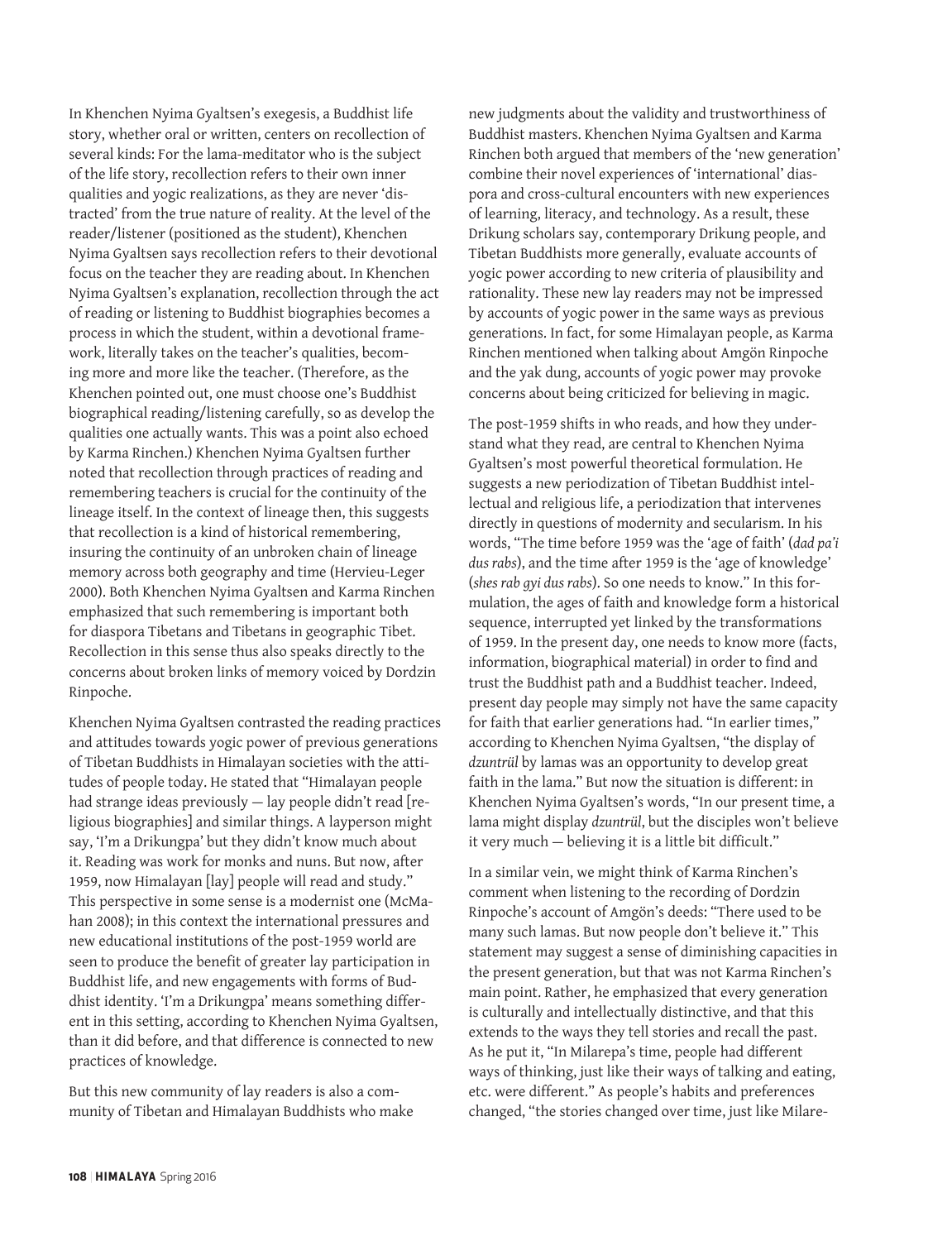pa's *namthar* and how it is told changed." Thus the people of today have their own needs and capacities, which must be addressed.

According to Karma Rinchen, these generational shifts are actually part of why Amgön Rinpoche's biography is important for present day Himalayan people and for Buddhists in general. Amgön's life story is less historically remote and alien than earlier masters like Milarepa, and people know Amgön was a real historical person. At the same time, both Karma Rinchen and Khenchen Nyima Gyaltsen, as well as other Tibetan scholars and practitioners I spoke with, suggested that it is no accident that the life of Amgön Rinpoche is being memorialized in textual biographies and oral narratives specifically with accounts of his *dzuntrül*: because he is one generation away, but only one, he challenges the incredulity of contemporary readers and listeners while opening up the possibility of faith. He is historically traceable, no figment of the imagination, but not actually, troublingly present.

Khenchen Nyima Gyaltsen's 'age of knowledge' in many ways appears as a secular age (with a nod to Charles Taylor). It might seem to be an age in which faith has diminished or vanished, replaced perhaps by a Tibetan form of secular skepticism. This secular skepticism might seem to be partly about new forms of knowledge, and partly about the present generation's desire to distance itself from associations with magic and other categories of non-modernity that they know are stigmatized. But crucially, for the Drikung exegetes I spoke with, the present 'age of knowledge' is in fact one in which faith may have changed shape or become more difficult, but in which the role of faith as necessary in Buddhist practice has not shifted.

According to these Buddhist scholars, faith in the lama is crucial for real soteriological progress on the Buddhist path. Such faith is precisely the quality developed by reading or listening to life stories of masters and through recollection. Indeed, here faith, knowledge, and recollection go together: one needs to know the lineage well if one aims to generate the necessary devotion. Moreover, Himalayan and Tibetan people specifically 'need to know' their own religious and cultural pasts in order not to lose access to them. There is a strong suggestion, in tandem with Khenchen Nyima Gyaltsen's other comments, that present-day *Tibetan Buddhists* in Himalayan societies both inside and outside geographic Tibet 'need to know' how to learn and know things in specifically Tibetan Buddhist ways. They need to maintain modes of knowledge which, though now potentially open to all in Himalayan societies including lay people, ironically may be overlooked or shunned in the present day, because of competition from

new international, modern, secular modes of knowing and learning, which are so closely associated with status and power. Here we might think of Foucault's comments about the intimate relationship between knowledge and power in a society. "Each society has its regime of truth, its 'general politics' of truth: that is, the types of discourse which it accepts and makes function as true" (Foucault in Rabinow 1984: 73). In these terms, one could say that the scholars I discuss here are deeply invested in the question of what regimes and discourses of truth will operate for Himalayan Buddhists.

Khenchen Nyima Gyaltsen states that in his view, the ideal would be: "Fifty percent faith, fifty percent knowledge the key is half and half. Before there was too much faith and too little knowledge, now there is too little faith." The 'need to know' is thus in part about correctly balancing knowledge and faith. From the side of the lamas, Khenchen Nyima Gyaltsen asserts, the capacity for *dzuntrül* is already there; it's the disciples who are questionable. "For doing *dzuntrül*, the foundation is a connection with a disciple who has faith. If we don't have 100 percent [English term] faith, then we won't really be able to perceive the lama's *dzuntrül* … The lama has the capacity for *dzuntrül*. So saying there are or are not *dzuntrül* — really the basis is the connection with the disciple who has faith." Here we may perceive a suggestion that present day people are better at cultivating faith for figures of the past than for troublingly present figures of our own time. Or perhaps Khenchen N ima Gyaltsen's suggestion is rather that reading/hearing narratives like those about Amgön is a kind of training in faith for present day skeptics.

At the same time, as Karma Rinchen and Khenchen Nyima Gyaltsen both described, this faith must be the right kind of faith, the faith of knowledge (*shes rab gyi dad pa*) and explicitly *not* blind faith, the faith of ignorance (*rmong dad pa*). This latter opposition is again not new; it is a distinction Tibetans attribute to the historical Buddha. But in the contemporary Himalayan and diasporic context, the 'faith of knowledge' takes on new meanings. It is the faith verified by 'checking' *brtag dpyad byed pa*) via a hermeneutic of communal (and sometimes technological) evaluation as well as individual karmic capacity. In this Tibetan Buddhist context, the secular age has been reframed around an internal rationality incorporating devotion, faith, and the tangible presence of masters whose enlightenment can be displayed through activity.

We might observe in closing that Drikung intellectuals asserting continuity with the past within the new 'age of knowledge' turn out to be far from marginal figures in global debates about secularism. Increasingly, scholars in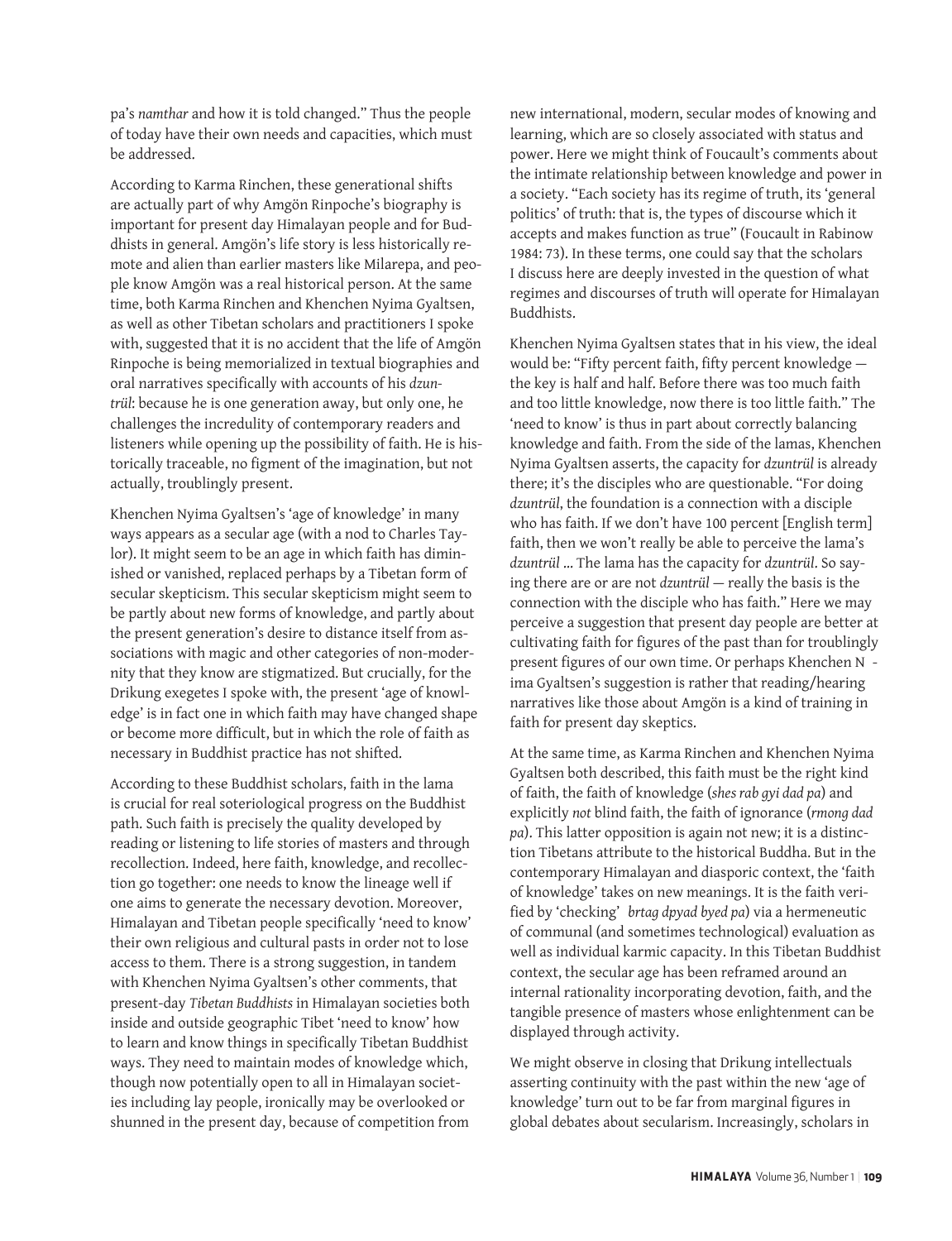multiple international locations speak of 'post-secularism,' and new forms of 'religion-making' as integral to the realities of the contemporary world (Dressler and Mandair 2011). Some scholars argue that the 'secular' is itself not separable from the religious, or highlight ritual dimensions of secular practices, for instance in modern national politics and sports. Some have attempted an anthropology of secularism itself, questioning the presumed naturalness and privileged realism or rationality of the secular (Asad 2003). These revaluations of secularism often also question the very idea that modernity is characterized by a break with the past, or even that modernity exists as a separate space at all (Hervieu-Léger 2000; Latour 1993). Such questions echo Khenchen Nyima Gyaltsen's questions, and some speak to his answers.

Khenchen Nyima Gyaltsen's formulation of the 'need to know' in the 'age of knowledge' emerges as a Buddhist response to claims and judgments of international secularism. In his assertion that Himalayan Buddhists must learn how to 'know' things in explicitly Buddhist ways, Khenchen Nyima Gyaltsen points to a new era in which crucial continuity with the past remains. Most of all, I would argue, Khenchen Nyima Gyaltsen, Dordzin Rinpoche, Karma Rinchen and other contemporary Tibetan Buddhist intellectuals assert throughout all the interventions I discuss here the validity and 'adequacy' (Asad 2003) of Tibetan Buddhist forms of life. In so doing, their arguments reveal the terrain of secularism, like the terrain of religion, as a landscape not only of knowledge, but also of power.

**Annabella Pitkin** (Ph.D. Columbia University, 2009) is Assistant Professor of East Asian Religions at Lehigh University. Her research explores early modern and contemporary Tibetan Buddhist yogic narratives; transregional identities in Asia; and modernity and social change in the Himalayan region and China.

This research received generous support from a Social Science Research Council Postdoctoral Fellowship for Transregional Research: Inter-Asian Contexts and Connections. Kalsang Wangdu provided vital research assistance and fruitful discussion of the topic. The author gratefully thanks the Drikung Kagyu scholars who shared their expertise, particularly H.H. Kyabgon Chetsang Rinpoche and the Director and staff of the Dri ung Kagyu Institute in Dehradun, India. She especially thanks those Drikung scholars with whose philosophical perspectives and interpretations she engages here: Dordzin Rinpoche, Khenchen Nyima Gyaltsen, and Karma Rinchen. Their erudition, generosity, and creativity shapes the inquiry of this paper. All errors here are the author's own.

#### **Endnotes**

1. In this article I discuss the Tibetan terms *dngos grub* and *rdzu 'phrul* and the corresponding Sanskrit terms *siddhi* and *ṛddhi*, which I define below. I avoid the English term 'miracle' to translate any of these terms, since the semantic field of the English term differs substantially from the Tibetan or Sanskrit. My thanks to Khenpo Kunga Sherab for highlighting this issue (personal communication, November 2014).

2. The Kagyu school is one of the four main branches of Tibetan Buddhism active today. The Drikung Kagyu is one of the leading Kagyu sub-lineages surviving into the present. It was founded by Kyoba Jikden Sumgon (Skyob pa 'jig rten gsum mgon, 1143-1217), who established Drikung Til Monastery (*'Bri gung mthil dgon pa*) in Central Tibet in 1179. See Gruber 2010; Dkon mchog rgya mtsho 2004b.

3. I do not discuss the Tibet-based intellectual dynamics in this article because of concerns regarding the current sensitive situation for Tibetan intellectuals in geographic Tibet, as well as for reasons of length. I hope to discuss these dynamics in a separate essay in the future.

4. Dkon mchog rgya mtsho 2004a; 'Bri gung pa chos 'byor 1996.

5. Konchok Gyatso, who also uses the name Rase Dawa (Ra se zla ba), has contributed in major ways to contemporary Drikung intellectual life, in particular through his many historical and biographical publications.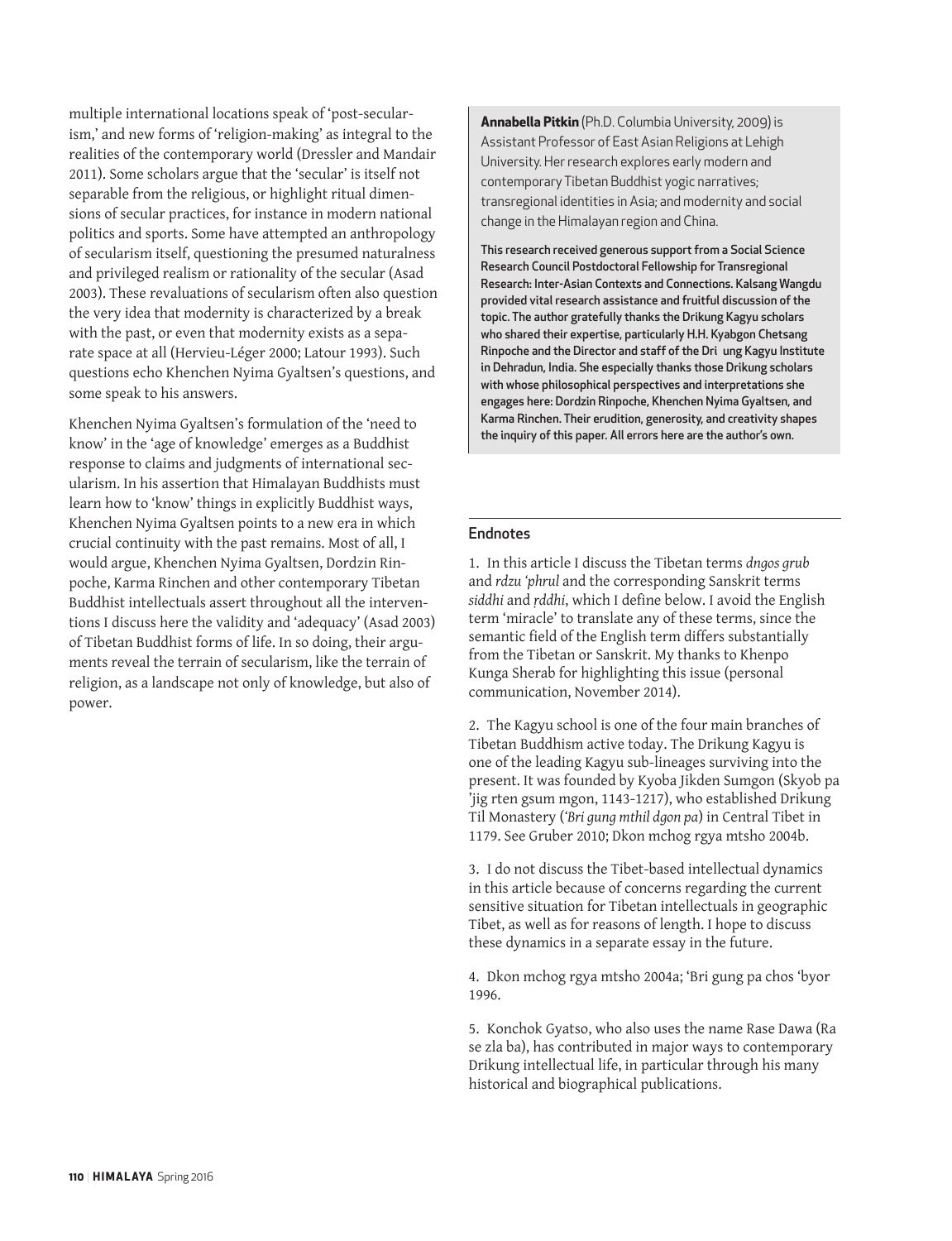6. For instance, Konchok Gyatso the author of the 2004 Tibetan biography of Amgön Rinpoche which I discuss here, also published a biography of a close contemporary of Amgön's, Drikung Pachung Rinpoche ('Bri gung Dpa' chung rin po che, 1901-1988) in 2004. This biography of Pachung Rinpoche contains virtually no depictions of yogic power.

7. See Pitkin 2011, forthcoming. DiValerio 2015: 93, 261 n. 39-40 offers an excellent discussion of the ideas of a Tibetan Buddhist yogic 'imaginaire' and 'repertoire' on which virtuosos and interpretive communities draw.

8. Ardussi and Epstein 1975, Stearns 2007, Quintman 2014; DiValerio 2015, in particular Chapter 7, which briefly discusses Amgön Rinpoche and Konchog Gyatso, the author of the 2004 *rnam thar*.

9. Unless otherwise noted all interviews were conducted in Tibetan. All translations here are my own. I discussed difficult points of meaning and interpretation in Dordzin Rinpoche's stories with Karma Rinchen and another Tibetan friend, based on my audio recordings of Dordzin Rinpoche's stories. I conducted separate interviews with Karma Rinchen about yogic accomplishment and interpretation, and separate interviews with Khenchen Nyima Gyaltsen.

10. I explore the main Indian and other sources of influence on such Tibetan taxonomies in a separate study. The most common Tibetan taxonomy of *ngödrup* are the sets of eight 'mundane' (*thun mong*) *ngödrup* (Skt. *siddhi*), 'mundane' in the sense of different from the supreme *siddhi* of Buddhahood. See for instance Gethin 2012. Dung dkar 1981: 755, gives a standard list: eye potion, swift-feet, sword, travels to terrestrial realms, magic pills, travels to celestial realms, invisibility, essence extract. ("*mig sman/ rkang mgyogs/ ral gri/ sa 'og / ril bu/ mkha' spyod/ mi snang ba/ bcud len*").

11. This story is reminiscent of a famous episode from the *Life of Milarepa* in which Milarepa astounds his closest disciple by placing himself inside a hollow yak horn, without either making himself smaller or the yak horn bigger. Kagyu audiences in particular would notice the connection. See Quintman 2014.

12. In this context, Karma Rinchen and Dordzin Rinpoche explained the term *rnam thar* as being an account of a practitioner's liberation, intended, as they emphasized and as I explore below, as a model of Buddhist practice for others. They did not address distinctions between oral or textual material in this conversation (i.e., whether to define *rnam thar* as a specifically textual literary genre). They contrasted *rnam thar* with the category of 'folktale' or *sgrung* in this discussion both on the basis of the

perceived reliability of *rnam thar* in contrast to the mythic quality of *sgrung*, and because of the explicitly Buddhist soteriological intention of *rnam thar*.

13. On social capital see for instance Bourdieu 1984.

14. Relatedly see Aihwa Ong's comments on transnational identities of Cambodian refugees in the US (Ong 2003).

15. While claims that the events of the twentieth century "brought modernity" to Tibet are often made in Chinese, English, and sometimes Tibetan language contexts, such claims overlook the multiple dynamics associated with modernity present in Tibetan social and intellectual life prior to the 1950s. See Gyatso 2004, 2015; Lopez 1998, 2005; Hansen 2003.

16. Shakya 2000: 29; "underdevelopment" is his translation of *rjes lus*. 'Backwardness' is another common rendering in English.

17. See Berger 1967, 1974; subsequently he critiques this view (i.e., 2005); Gauchet, 1985/tr. 1997; Casanova 1994, 2011; McMahan 2008, Dressler and Mandair 2011, Bubandt and van Beek 2012.

18. Almond 1988; Ivy 2005; McMahan 2008; Zablocki 2009; note critiques in Blackburn 2010 and Turner 2014. Contemporary collaborations between Buddhist meditators and neuroscientists, for instance, may be mobilized to emphasize Buddhist rationalism. Many Buddhist scholars including people with whom I worked on this article emphasize the internal rationality of Buddhist teachings, practices and ideas. However, in many instances this Buddhist rationality includes space for activities and narratives that secularists appear uncomfortable with. An extreme secularist position is articulated by neoatheist Sam Harris in *Tricycle Magazine* in 2006, urging that Buddhists stop labeling Buddhism as a religion.

19. For the nineteenth century British scholars Almond describes, Buddhist ritual and apotropaic practices appeared incompatible with full civilization (Almond 1988). Bubandt and van Beek (2012) describe related concerns within Thai secularism.

20. This construction happened under the auspices of the 37th Drikung Chetsang Rinpoche, one of the two leaders of the lineage ('Bri gung che tshang dkon chog bstan 'dzin kun bzang 'phrin las lhun grub, b. 1946). The other leader of the lineage, the 36th Chungtsang Rinpoche ('Bri gung chung tshang rin po che bstan 'dzin chos kyi snang ba, b. 1942), remains in Tibet. Since the mid-seventeenth century, the Drikung Kagyu lineage leadership has been shared between two incarnation lineages, the *Chetsang* and *Chungtsang Rinpoches*. For more detail see Gruber 2010; Dkon mchog rgya mtsho 2004b.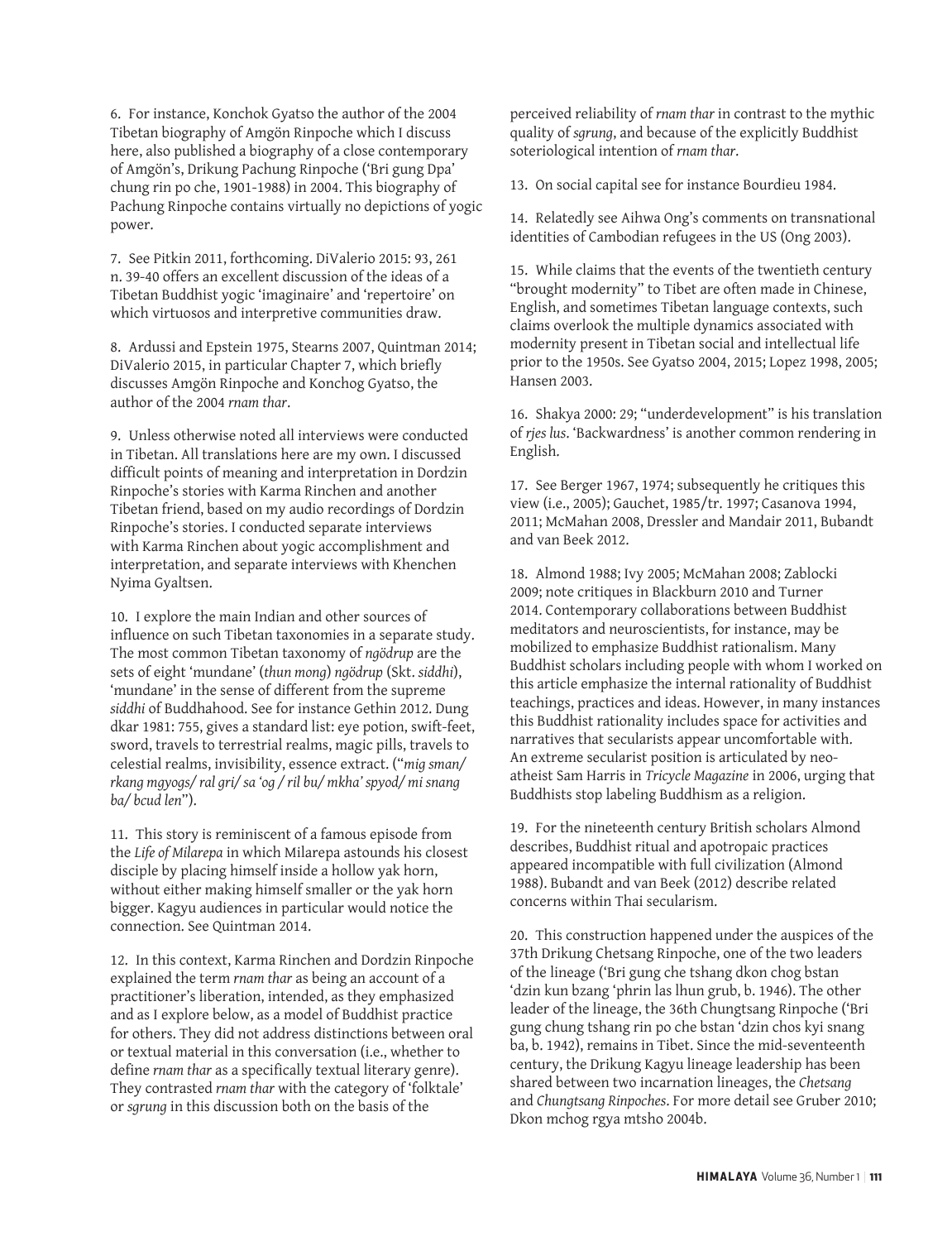21. Drikung Til Monastery in Central Tibet also historically serves this function, and remains the prime place of pilgrimage for many lineage members. However the current Tibetan situation complicates its use as a gathering place for the multiple branches of the lineage, although for certain special occasions it may still retain this role. See Kapstein 1998.

22. However, the category of magical illusion can also be a fertile realm of display and transformation for Indian and Tibetan Buddhist thinkers writing both in tantric and sutric contexts. I explore elsewhere the tantalizing question of how and when the creative play of magical illusion may be invoked in displays of yogic power.

23. I thank Holly Gayley for the apt term 'hermeneutics of perception.'

24. This presentation echoes the classic Buddhist formulation of the three bodies of a buddha: The 'truth body' (Skt. *dharmakāya*) expresses a buddha's own enlightenment at the level of enlightened experience, and the two levels of 'form body' (Skt. *rupakāya*) represent the interactive, teaching aspects of an enlightened being's activity toward others. Much Buddhist literature on form bodies deals with technical aspects of display and transformation, both relevant to Tibetan presentations of yogic display, which I consider in detail elsewhere.

#### Interviews

Dordzin Drupon Dondrup Palden Rinpoche, April 2013, Dehradun, India.

Khenchen Nyima Gyaltsen, April 2013, Dehradun, India.

Karma Rinchen, September-October 2014, New York City.

#### References

Ardussi, John and Lawrence Epstein. 1975. *The Saintly Madman in Tibet*. SAGE Publications.

Asad, Talal. 2003. *Formations of the Secular: Christianity, Islam, Modernity*. Stanford: Stanford University Press.

Barstow, Geoffrey. 2013. Buddhism Between Abstinence and Indulgence: Vegetarianism in the Life and Works of Jigmé Lingpa. *Journal of Buddhist Ethics*. Vol. 20.

Benavides, Gustavo. 1998. Modernity. In *Critical Terms for Religious Studies*, edited by Mark Taylor, 186-204. Chicago: Chicago University Press.

Berger, Peter. 1967. *The Sacred Canopy: Elements of a Sociological Theory of Religion*. New York: Anchor Books.

 . 1974. *The Homeless Mind*. Garden City, NY: Doubleday.

Bhargava, Rajeev. 2011. Rehabilitating Secularism. In *Rethinking Secularism*, edited by Craig Calhoun, Mark Juergensmeyer, Jonathan Van Antwerpen. New York: Oxford University Press USA, 92-113.

Bhum, Pema. 2008. Heartbeat of a New Generation: A Discussion of the New Poetry. In *Modern Tibetan Literature and Social Change*, edited by Lauran R. Hartley and Patricia Schiaffini-Vedani. Durham, NC: Duke University Press, 112-134.

Blackburn, Anne M. 2010. *Locations of Buddhism: Colonialism and Modernity in Sri Lanka*. Chicago: University of Chicago Press.

Bourdieu, Pierre. 1984. *Distinction: A Social Critique of the Judgement of Taste*. Cambridge: Harvard University Press.

'Bri gung pa chos 'byor. 1996. *'Bri gung mtshams pa grub thob a mgon rin po che'i namthar*. Oral History Series no. 1. Dharamsala: Library of Tibetan Works and Archives.

'Bri gung pa dkon mchog rgya mtsho (Ra se zla ba) 2004a. *Grub pa'i dbang phyug chen po a mgon rdo rje 'chang gi rnam thar rags bsdus bka' brgyud bstan pa'i mdzes rgyan*. Lhasa: Bod ljongs mi dmangs dpe skrun khang.

 . 2004b. *'Bri gung chos 'byung*. Beijing: Mi rigs dpe skrun khang.

Bubandt Nils and Martin van Beek, eds. 2012. *Varieties of Secularism in Asia: Anthropological Explorations of Religion, Politics and the Spiritual*. New York: Routledge/ Taylor and Francis Group.

Cabezon, Jose Ignacio and Roger R. Jackson, eds. 1996. *Tibetan Literature: Studies in Genre*. Ithaca, NY: Snow Lion.

Calhoun, Craig, Mark Juergensmeyer, Jonathan Van Antwerpen, eds. 2011. *Rethinking Secularism*. New York: Oxford University Press USA.

Campany, Robert Ford. 2012. *Signs from the Unseen Realm: Buddhist Miracle Tales from Early Medieval China*. Honolulu: University of Hawai'i Press.

Casanova, Jose. 1994. *Public Religions in the Modern World*. Chicago: University of Chicago Press.

 . 2011. The Secular, Secularizations, Secularism. In *Rethinking Secularism*, edited by Craig Calhoun, Mark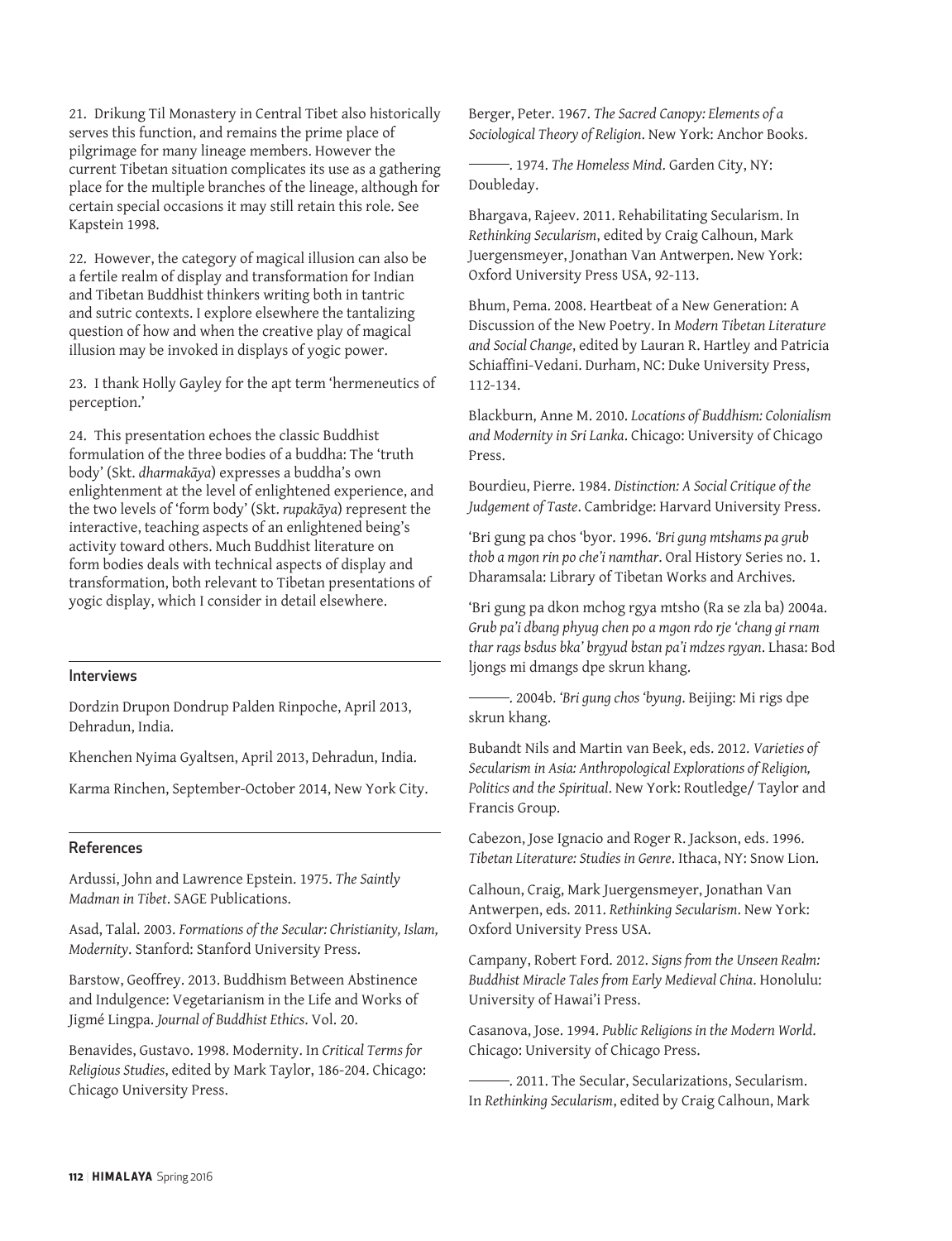Juergensmeyer, Jonathan Van Antwerpen. New York: Oxford University Press USA, 54-74.

Chakrabarty, Dipesh. 2002. *Habitations of Modernity: Essays in the Wake of Subaltern Studies*. Chicago: University of Chicago Press.

Comaroff, Jean. 2009. The Politics of Conviction: Faith on the Neo-Liberal Frontier. *Social Analysis* 53: 17-38.

Davis, Richard H. 1998. *Images, Miracles, and Authority in Asian Religious Traditions*. Boulder, CO: Westview Press.

Diehl, Keila. 2002. *Echoes from Dharamsala: Music in the Life of a Tibetan Refugee Community*. Berkeley: University of California Press.

Dressler, Markus and Arvind-Pal Mandair, eds. 2011. *Secularism and Religion-Making*. Oxford: Oxford University Press.

Duara, Prasenjit. 1995. *Rescuing History from the Nation: Questioning Narratives of Modern China*. Chicago: University of Chicago Press.

Dung dkar blo bzang 'phrin las. 1981 (2002). *Dung dkar tshig mdzod chen mo*. Beijing: Krung go'i bod rig pa dpe skrun khang.

Fischer, Andrew Martin, 2013. *The Disempowered Development of Tibet in China*. New York: Lexington.

Gayley, Holly. 2013. Reimagining Buddhist Ethics on the Tibetan Plateau. *Journal of Buddhist Ethics*. Vol. 20.

Gethin, Rupert. 2011. Tales of Miraculous Teachings: Miracles in Early Indian Buddhism. In *The Cambridge Companion to Miracles*. Edited by Graham Twelftree. Cambridge, UK: Cambridge University Press, 217–234.

Granoff, Phyllis. 1996. The Ambiguity of Miracles: Buddhist Understandings of Supernatural Power. *East and West*, Vol. 26: 79-96.

Granoff, Phyllis and Koichi Shinohara. 1988. *Monks and Magicians: Religious Biographies in Asia*. New Haven: Yale University Press.

Gruber, Elmar. R. 2010. *From the Heart of Tibet: The Biography of Driking Chetsang Rinpoche, the Holder of the Drikung Kagyu Lineage*. Boston: Shambhala Publications.

Gyatso, Janet. 1992. Letter Magic: A Peircean Perspective on the Semiotics of Rdo Grub-chen's Dharani Memory. In *In the Mirror of Memory: Reflections on Mindfulness and Remembrance in Indian and Tibetan Buddhism*, edited by Janet Gyatso. Albany, NY: SUNY Press, 173-214.

 . 1998. *Apparitions of the Self: The Secret Autobiographies of a Tibetan Visionary*. Princeton: Princeton University Press.

 . 1999. Healing Burns with Fire: The Facilitations of Experience in Tibetan Buddhism, *Journal of the American Academy of Religion* 67(1): 113-147.

 . 2004. The Authority of Empiricism and the Empiricism of Authority: Medicine and Buddhism in Tibet on the Eve of Modernity. *Comparative Studies of South Asia, Africa and the Middle East*, 24(2): 83-96.

 . 2011. Introduction. In *Mapping the Modern in Tibet*, edited by Gray Tuttle, 1-44. Andiast, Switzerland: International Institute for Tibetan and Buddhist Studies GmbH,

 . 2015. *Being Human in a Buddhist World: An Intellectual History of Medicine in Early Modern Tibet*. New York: Columbia University Press.

Hansen, Peter, 2003. Why is there no subaltern studies for Tibet? *Tibet Journal* 28(4): 7-22.

Hartley, Lauran R. and Patricia Schiaffini-Vedani, eds. 2008. *Modern Tibetan Literature and Social Change.* Durham, NC: Duke University Press.

Hervieu-Leger, Danielle. 2000. *Religion As a Chain of Memory*. Trans. Simon Lee. New Brunswick, NJ: Rutgers University Press.

Ivy, Marilyn. 1995. *Discourses of the Vanishing: Modernity, Phantasm, Japan*. Chicago: University of Chicago Press.

 . 2005. Modernity. In *Critical Terms for the Study of Buddhism*, edited by Donald S. Lopez, Jr., 311-332. Chicago: University of Chicago Press.

Kapstein, Matthew. 1998. A Pilgrimage of Rebirth Reborn: The 1992 Celebration of the Drigung Powa Chenmo. In *Buddhism in Contemporary Tibet: Religious Revival and Cultural Identity*, edited by Melvyn Goldstein and Matthew Kapstein. Berkeley: University of California Press, 95-119.

King, Richard. 1999. *Orientalism and Religion: Post-colonial theory, India and the Mystic East*. New York: Routledge.

Kirti Tsenshap. 2011. *Principles of Buddhist Tantra*. Ian Coghlan and Voula Zarpani, eds. Boston: Wisdom Publications.

Kolås, Åshild. 2008. *Tourism and Tibetan Culture in Transition: a place called Shangrila*. New York: Routledge.

Latour, Bruno. 1993. *We Have Never Been Modern*. Cambridge: Harvard University Press.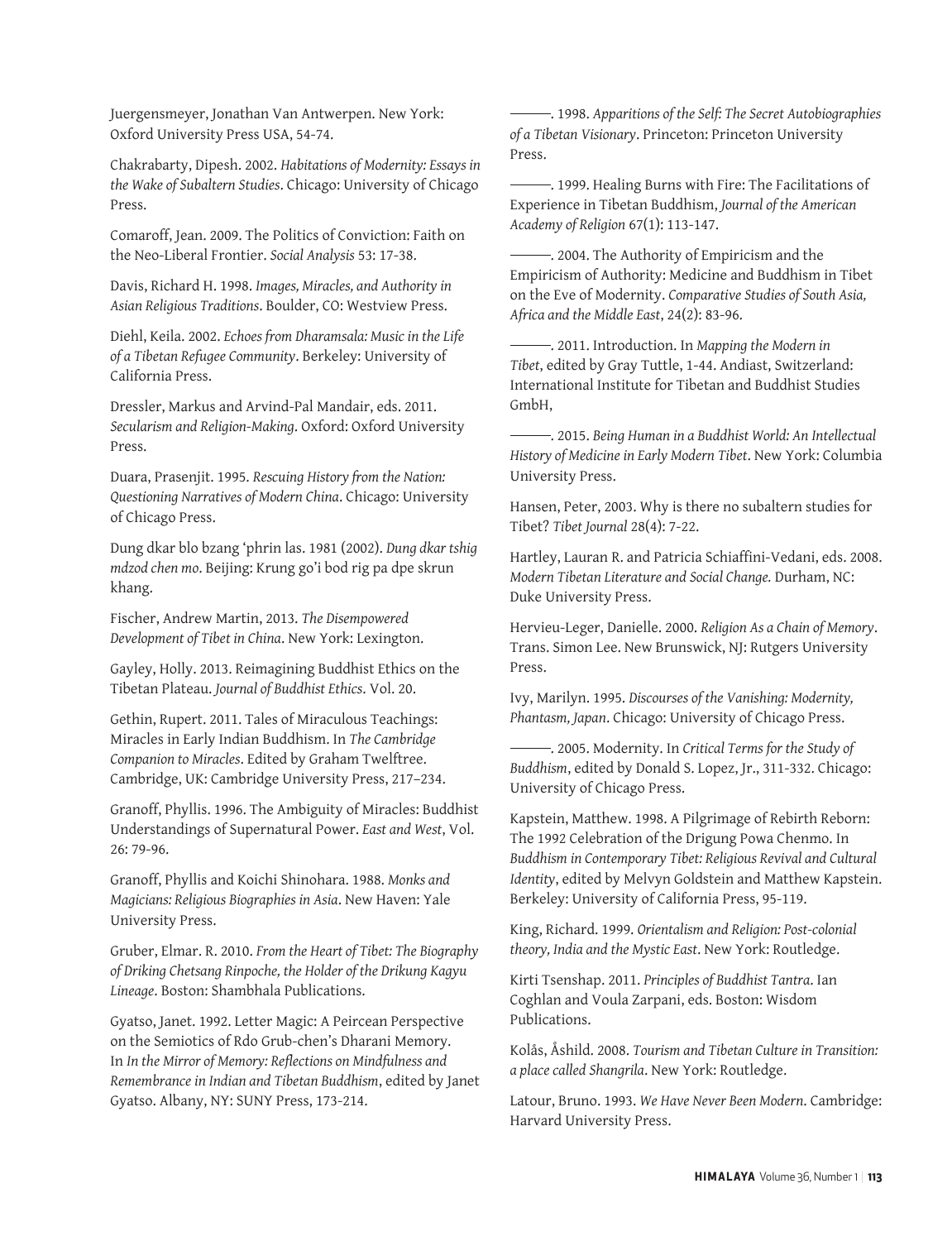Lawrence, Bruce. 1989. *Defenders of God: The Fundamentalist Revolt Against the Modern Age*. New York: Harper and Row.

Lopez, Donald S. Jr. 1998. *Prisoners of Shangri-La: Tibetan Buddhism and the West*. Chicago: University of Chicago Press.

 , ed. 2005. *Critical Terms for the Study of Buddhism*. Chicago: University of Chicago Press.

 . 2006. *The Madman's Middle Way: Reflections on Reality of the Tibetan Monk Gendun Chopel*. Chicago: University of Chicago Press.

Martin, Dan. 1994. Pearls From Bones: Relics, Chortens, Tertons and the Signs of Saintly Death in Tibet. *Numen* 41: 273-324.

McDaniel, Justin. 2011. *The Lovelorn Ghost and the Magical Monk: Practicing Buddhism in Modern Thailand*. New York: Columbia University Press.

McMahan, David L. 2008. *The Making of Buddhist Modernism*. New York: Oxford University Press.

Mills, Martin. 2000. Vajra-brother, Vajra-Sister: Renunciation, Individualism and the Household in Tibetan Buddhist Monasticism. *Journal of the Royal Anthropological Institute* 6: 17-34.

Morris, Rosalind. 2000. *In the Place of Origins: Modernity and Its Mediums in Northern Thailand*. Durham, NC: Duke University Press.

Ong, Aihwa. 2003. *Buddha is Hiding: Refugees, Citizenship, the New America*. Berkeley: University of California Press.

Orzech, Charles. 1998. *Politics and Transcendent Wisdom: The Scripture for Humane Kings in the Creation of National Protection Buddhism*. Hermeneutics Series. State College, Pennsylvania: The Pennsylvania State University Press.

Pitkin, Annabella. 2011. Lineage, Authority and Innovation: The Biography of Khunu Lama Tenzin Gyaltsen. In *Mapping the Modern in Tibet*, edited by Gray Tuttle, 173-204. Andiast, Switzerland: International Institute for Tibetan and Buddhist Studies GmbH.

Pranke, Patrick. 2011. On Saints and Wizards: Ideals of Human Perfection and Power in Contemporary Burmese Buddhism. *Journal of the International Association of Buddhist Studies* 33(1-2): 453-488.

Prost, Audrey. 2006. The Problem with 'Rich Refugees:' Sponsorship, Capital and the Informal Economy of Tibetan Refugees. *Modern Asian Studies*. 40(1): 233-253.

Quintman, Andrew. 2014. *The Yogin and the Madman: Reading the Biographical Corpus of Tibet's Great Saint Milarepa*. New York: Columbia University Press, South Asia Across the Disciplines Series.

Rabinow, Paul, ed. 1984. *The Foucault Reader*. New York: Pantheon Books.

Robin, Francoise. 2008. Oracles and Demons in Tibetan Literature Today: Representations of Religion in Tibetan-Medium Fiction. In *Modern Tibetan Literature and Social Change*, edited by Lauran R. Hartley and Patricia Schiaffini Vedani. Durham, NC: Duke University Press, 148-172.

Scheible, Kristin. 2011. Priming the Lamp of Dhamma - The Buddha's Miracles in the Pāli Mahāvaṃsa. *Journal of the International Association of Buddhist Studies* 33(1-2): 453-451.

Shakya, Tsering. 1993. Whither the Tsampa Easters? *Himal*  $6(5): 8-11.$ 

 . 2001. Who Are the Prisoners? *Journal of the American Academy of Religion* 69: 183-189.

Stearns, Cyrus. 2007. *King of the Empty Plain: The Tibetan Iron-Bridge Builder Tangtong Gyalpo*. Ithaca, NY: Snow Lion Press.

Strong, John. 2007. *Relics of the Buddha*. Princeton: Princeton University Press.

Swearer, Donald. 1973. Control and Freedom: The Structure of Buddhist Meditation in the P?li Suttas. *Philosophy East and West* 23 (4): 435-455.

Taylor, Mark. 1998. Introduction. In *Critical Terms for Religious Studies*, edited by Mark Taylor. Chicago: Chicago University Press, 1-20.

 , ed. 1998. *Critical Terms for Religious Studies*. Chicago: Chicago University Press.

Turner, Alicia. 2014. *Saving Buddhism: The Impermanence of Religion in Colonial Burma*. Honolulu: University of Hawai'i Press.

Tuttle, Gray. 2005. *Tibetan Buddhists in the Making of Modern China*. Columbia University Press.

Tuttle, Gray, ed. 2011. *Mapping the Modern in Tibet*. Andiast, Switzerland: International Institute for Tibetan and Buddhist Studies GmbH.

Weiner, Benno, n.d. *The Chinese Revolution on the Tibetan Frontier: State Building, National Integration and Socialist Transformation on the Margins of Maoist China*.

Willis, Jan. 1995. *Enlightened Beings: Life Stories from the Ganden Oral Tradition*. Boston: Wisdom Publications.